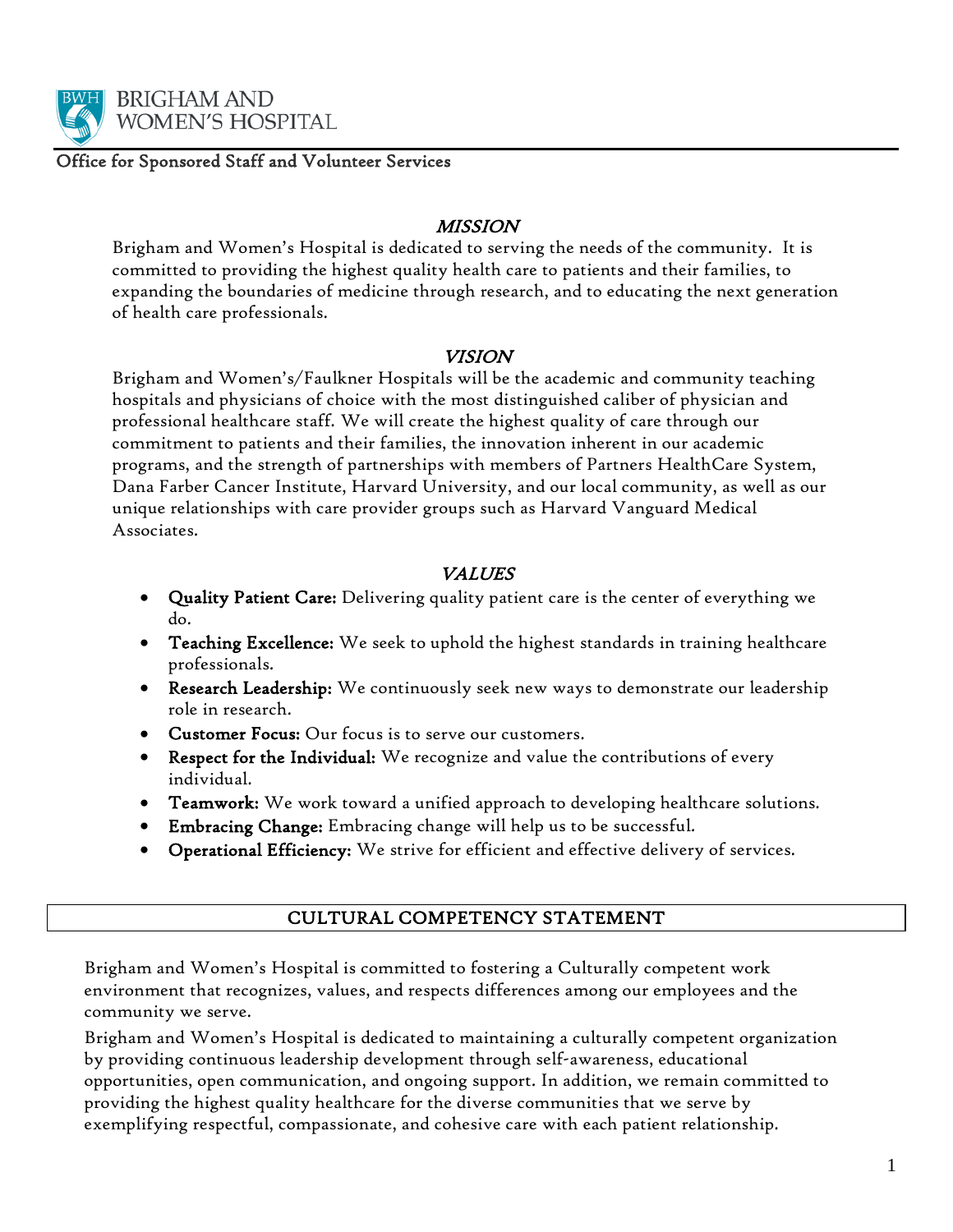#### **HISTORY**

BWH resulted from the 1980 merger of the Peter Bent Brigham Hospital, a general adult medical facility; the Robert Breck Brigham Hospital, which was devoted to the care of arthritis and related diseases; and the Boston Hospital for Women, which provided obstetrical gynecological care. (BH for W, in turn, was the product of an earlier merger between the Boston Lying-in Hospital and the Free Hospital for Women, one of the first gynecological hospitals in the U.S.)

The "medical firsts" that have emanated from BWH and its predecessors include the world's first successful kidney transplant, performed in 1954 (Brigham and Women's has performed more than 1,000 since then); invention of important medical equipment including the blood bag, the iron lung, and the water heated bassinet; fertility studies that led to development of the birth control pill; and in 1984, New England's first heart transplant.

Brigham and Women's provides care to approximately 36,000 patients annually and, through its many ambulatory services, records over 600,000 patient visits, many at its two neighborhood health centers in nearby Jamaica Plain. More than 10,000 babies are born here a year and more than 20,000 surgical procedures are performed.

In 1994, BWH and the Massachusetts General Hospital (MGH) merged to form a parent organization, Partners HealthCare System, Inc. While retaining their own strong and separate identities, the two hospitals are now able to expand their resources and services to benefit all the communities they serve.

#### BWH MILESTONES

1832 — Following fundraising appeals to individuals and various charitable organizations, the Boston Lying-In Hospital, one of the nation's first maternity hospitals, opens its doors to women unable to afford in-home medical care.

 $1847$  – Anesthesia is administered in childbirth for the first time (Boston Lying-In).

 $1875$  — The Free Hospital for Women is founded "for poor women affected with diseases peculiar to their sex or in need of surgical aid," according to its mission statement. Each of five beds is sponsored by a different charitable group.

 $1883$   $-$  Antiseptic techniques are introduced to ward off infection following childbirth, dramatically reducing the maternal/child death rate (Boston Lying-In).

 $1911$  – The Peter Bent Brigham Hospital is established "for the care of sick persons in indigent circumstances" with a bequest from restauranteur and real estate baron Peter Bent Brigham.

1914 — The Robert Breck Brigham Hospital, founded with a bequest from Peter Bent Brigham's nephew, opens to serve patients with arthritis and other debilitating joint diseases.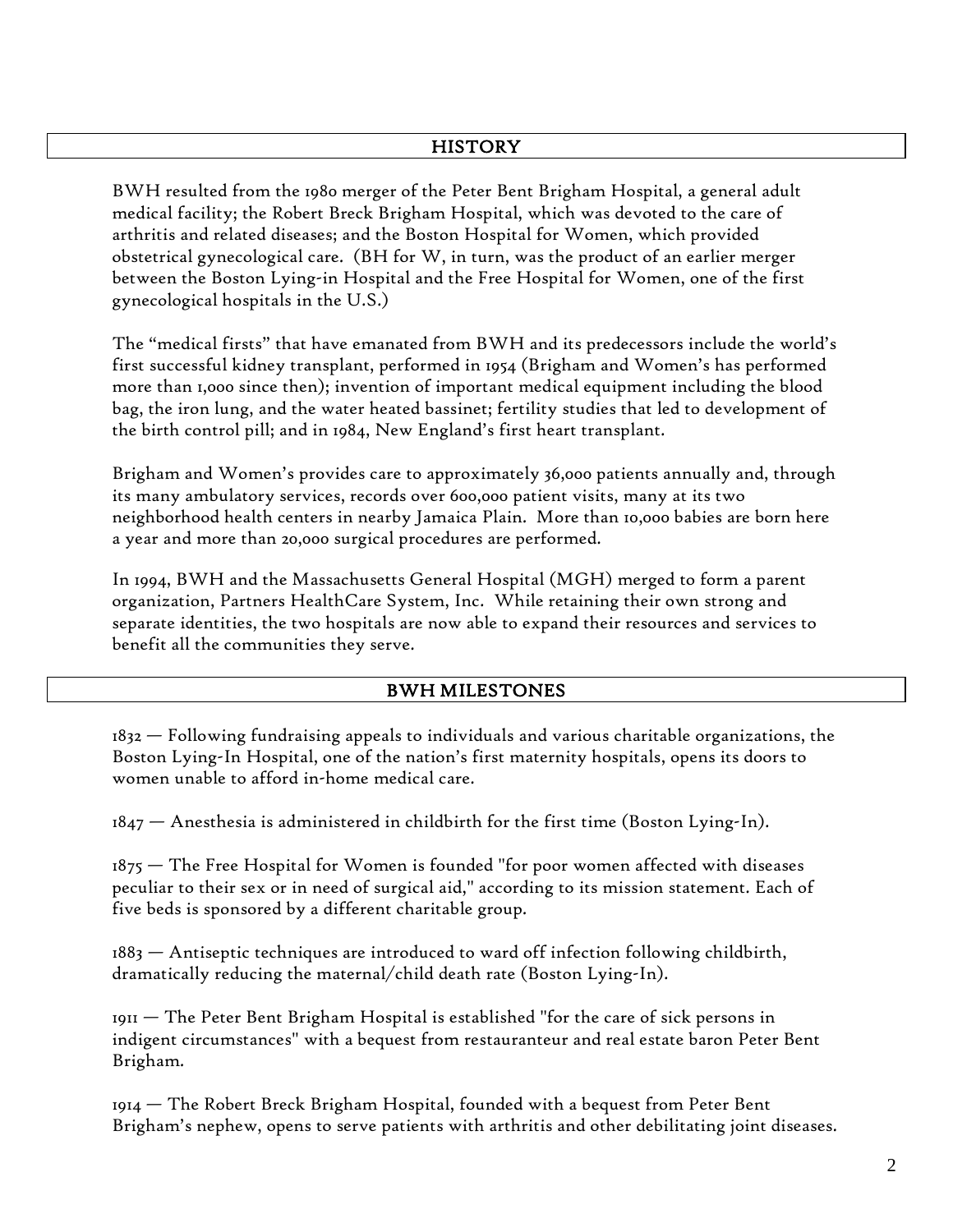1926 — Drs. William Murphy, George Whipple and George Minot discover that liver extracts cure pernicious anemia. In 1934, they share the Nobel Prize for this work (Peter Bent Brigham Hospital).

1929 — The first polio victim is saved using the newly developed Drinker Respirator (iron lung) at the Peter Bent Brigham Hospital in collaboration with Children's Hospital Medical Center and the Harvard School of Public Health.

 $1931$  — Harvey Cushing, MD, the father of modern neurosurgery, performs his 2,000th brain surgery while serving as chief of Surgery (Peter Bent Brigham Hospital).

 $1944$   $-$  Researchers fertilize a human ovum in a test tube for the first time (Free Hospital for Women).

1949 — Carl Walter, MD, invents and perfects a way to collect, store and transfuse blood (Peter Bent Brigham Hospital).

 $1949$  – Cortisone, a steroid treatment used throughout medicine, is first administered to patients with rheumatoid arthritis (Robert Breck Brigham Hospital).

1954 — The first successful human organ transplant, a kidney transplanted from one identical twin to another, is accomplished. Joseph Murray, MD, receives the Nobel Prize in 1990 for this work and the subsequent development of immunosuppressive drugs (Peter Bent Brigham Hospital).

1962 — A DC electric current is first used to restore normal rhythm to a heart (Peter Bent Brigham Hospital).

1966 — The Boston Hospital for Women is established through a merger of the Boston Lying-In Hospital and the Free Hospital for Women.

 $1973$  — Non-invasive fetal heart monitoring is developed, enabling clinicians to more safely and accurately detect fetal distress during labor (Boston Hospital for Women).

1976 — BWH researchers launch the Nurses' Health Study, enrolling 122,000 women in America's first study of women's health. Launched to explore the link between birth control pills and cancer, the ongoing NHS is examining associations between lifestyle factors (diet, smoking, exercise) and disease.

1980 — The Brigham and Women's Hospital opens its doors, welcoming patients to a new, state-of-the-art facility six years after the formal affiliation of three distinguished predecessors, the Boston Hospital for Women, the Peter Bent Brigham Hospital and the Robert Breck Brigham Hospital.

 $1984 -$  The first heart transplant in New England is performed at BWH.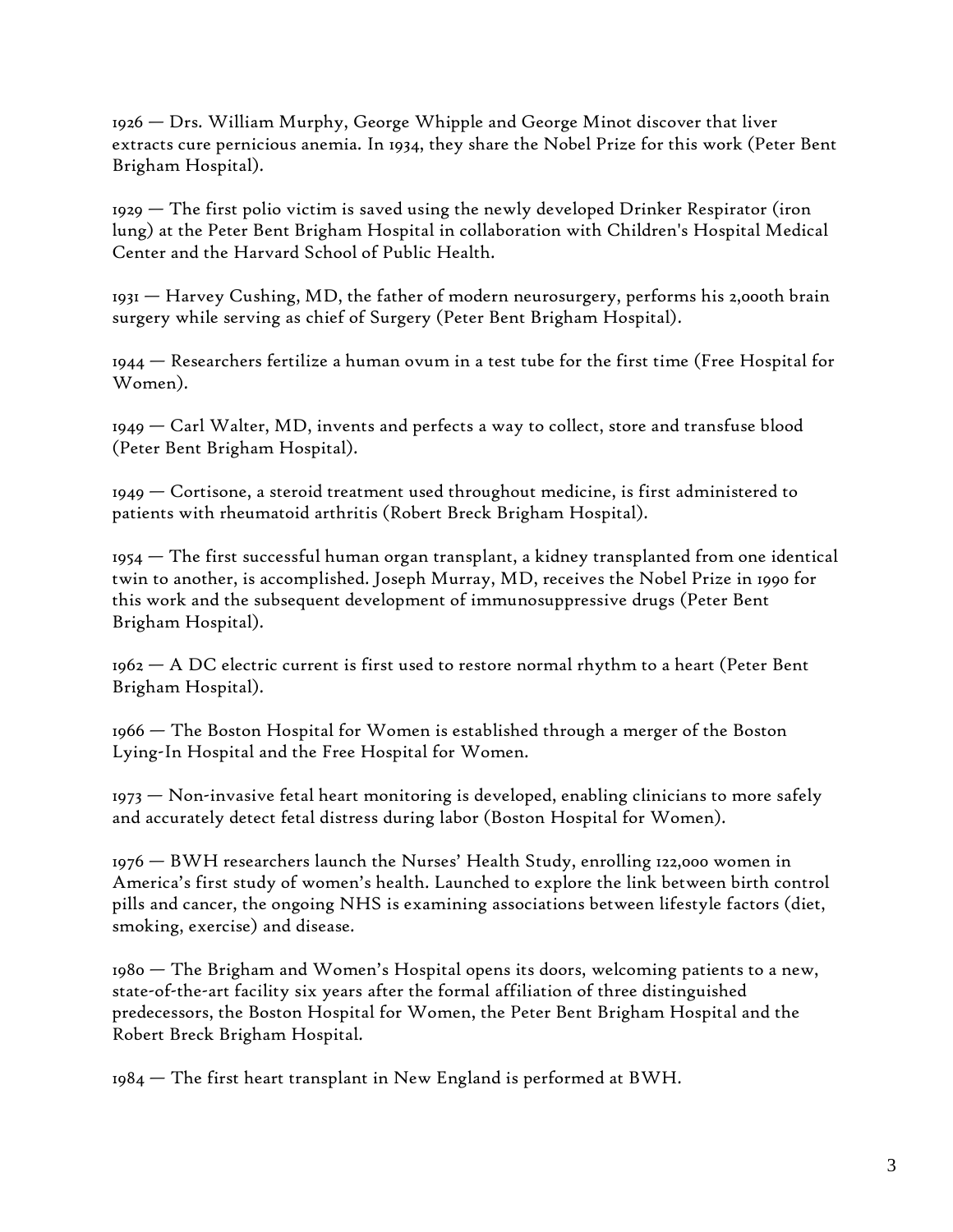1984 — BWH researchers launch a series of national clinical studies known as the TIMI trials (Thrombolysis in Myocardial Infarction), which demonstrate that new "clot busting" (thrombolytic) drugs can save heart muscle and improve patients' chances of surviving a heart attack. The series of 24 trials, eight which are ongoing, has revolutionized the care of heart-attack patients.

1985 — The Nobel Peace Prize is awarded to International Physicians for the Prevention of Nuclear War, an organization co-founded by BWH cardiologist Bernard Lown, MD.

 $1991 - BWH$  is acknowledged as having received more citations in scientific papers than any other hospital in the world for the period 1986 through 1990.

1992 — BWH performs the first heart-lung transplant in Massachusetts.

 $1992 - A$  gene responsible for a severe, early-onset form of hypertension which runs in families is identified at BWH.

1992 — BWH researchers discover that a protein (amyloid beta) thought to be an early, causative feature of Alzheimer's disease is also present in healthy individuals, and that patients with Alzheimer's produce too much of this protein or cannot break it down properly.

1993 — BWH is selected by the National Institutes of Health as one of 16 Vanguard Centers nationwide to help lead the Women's Health Initiative, the largest clinical trial ever undertaken in American women.

1994 — BWH unveils the world's first Intra-Operative Magnetic Resonance Imaging System. This invention, which enables clinicians to take images of the body's interior during surgery, makes it possible to cure patients with brain tumors that previously were considered inoperable.

1994 — BWH researchers at the helm of the national Survival and Ventricular Enlargement (SAVE) trial report that ace inhibitors (captopril) significantly reduce heart-attack survivors' risk of recurrent heart attack and death.

1994 — The 12-story Center for Women and Newborns opens. The facility, which in 1999 is named the Mary Horrigan Connors Center for Women's Health, sets a new standard in obstetrical and newborn care, featuring home-like birthing suites, private postpartum and antepartum rooms that promote family-focused care, and a 46-bed Newborn Intensive Care Unit with overnight rooms for parents.

1994 — BWH joins with Massachusetts General Hospital to form Partners HealthCare System.

1995 — BWH performs the nation's first triple organ transplant, removing three organs from a single donor  $-$  two lungs and a heart  $-$  and transplanting them into three patients, giving each a new lease on life.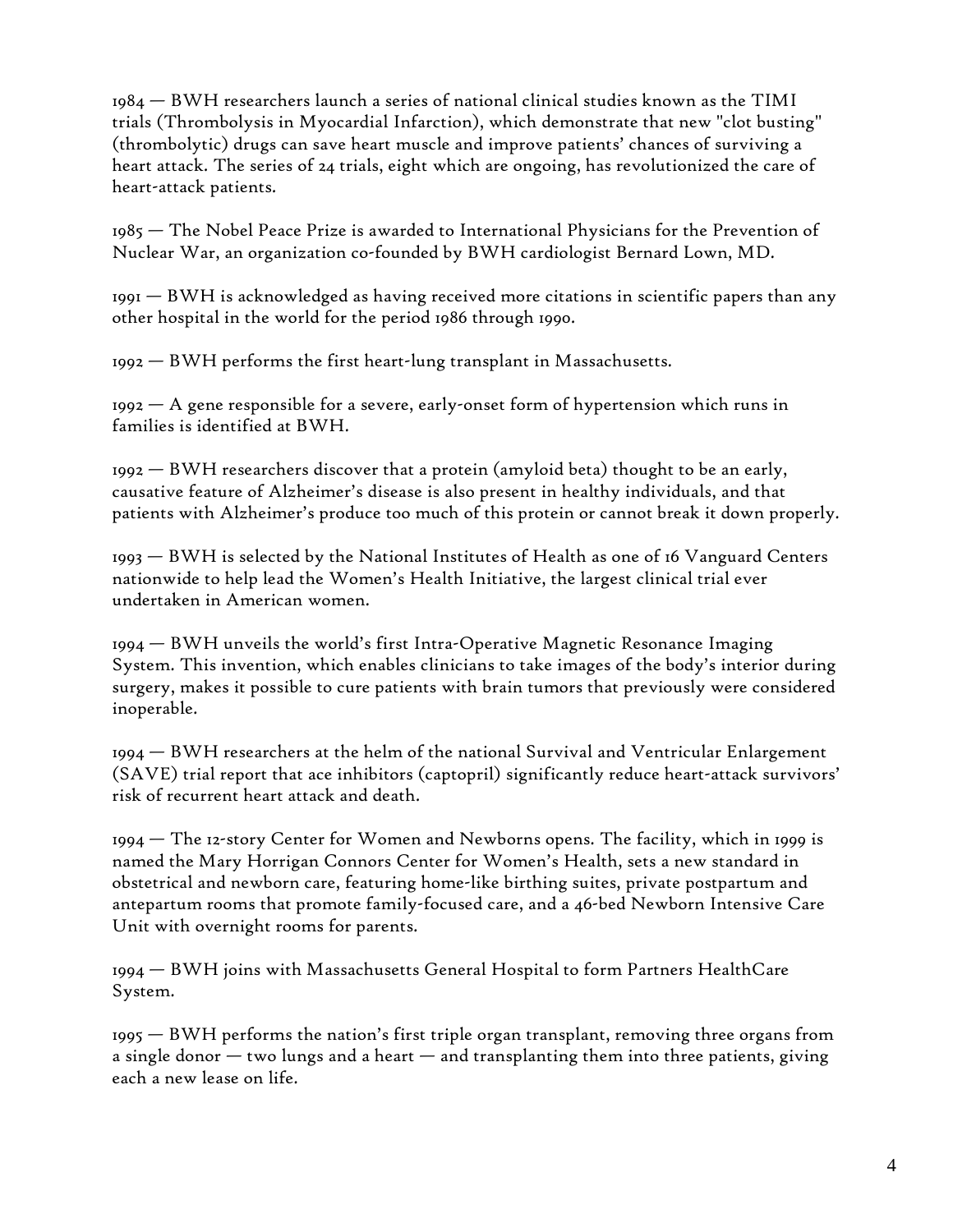1996 — BWH researchers discover that exposure to bright light alone resets the human biological clock and successfully alters by several hours a patient's "circadian pacemaker," which keeps the body's internal system in synchrony with the external light-dark cycle.

1996 — BWH becomes one of only 10 hospitals in the country to perform "minimally invasive" aortic valve surgery.

1996 — BWH researchers at the helm of the Cholesterol and Recurrent Events (CARE) trial report that cholesterol-lowering statin drugs (pravastatin) significantly lower heart-attack survivors' risk of recurrent heart attack and death.

1998 — BWH forges an affiliation with Faulkner Hospital in Jamaica Plain, a highly respected community teaching hospital founded in 1900. At Faulkner, patients receive topnotch, routine primary and adult medical and surgical care, as well as mental health, emergency, ambulatory and diagnostic services. Under the new alliance, these patients also gain easy access to BWH should they ever require advanced specialty care.

1999 — Amid national discourse on the need to reduce errors in medicine, BWH researchers report that the hospital's own computerized drug-order entry system reduces the incidence of serious medication-related errors by 55 percent, setting a new benchmark for the country.

2000 — In what is believed to be a "first" in organ transplantation, BWH performs a quadruple transplant. Harvesting four organs from a single donor — a kidney, two lungs and a heart — hospital surgeons give new hope to four patients, all of whom weather their surgeries well.

2004 — BWH achieves another transplant "first". Hundreds of BWH staff — including doctors, nurses and intensive care staff — come in on their weekend time off to make possible five lung transplants in 36 hours.

2005 — BWH marked its 500th heart transplant, the most for any New England hospital. This historic operation adds BWH to an exclusive list of hospitals nationwide to reach this mark, according to the United Network of Organ Sharing (UNOS).

2006 — BWH became the first hospital in New England and the second hospital in the nation to implant in a patient the Impella Recover 2.5 – the world's smallest ventricular assist device (VAD) – during a high-risk angioplasty. This procedure benefits those angioplasty patients with the most compromised heart function.

2007 — BWH receives approval to perform partial facial transplants in selected previous transplant patients, making the hospital just the second in the country able to do so.

2008 — The first patients are welcomed to the Carl J. and Ruth Shapiro Cardiovascular Center, as the Watkins Cardiovascular Clinic, which now combines Cardiovascular Medicine, Cardiac Surgery and Vascular Surgery in one location, officially opened in June. The inpatient move took place in July.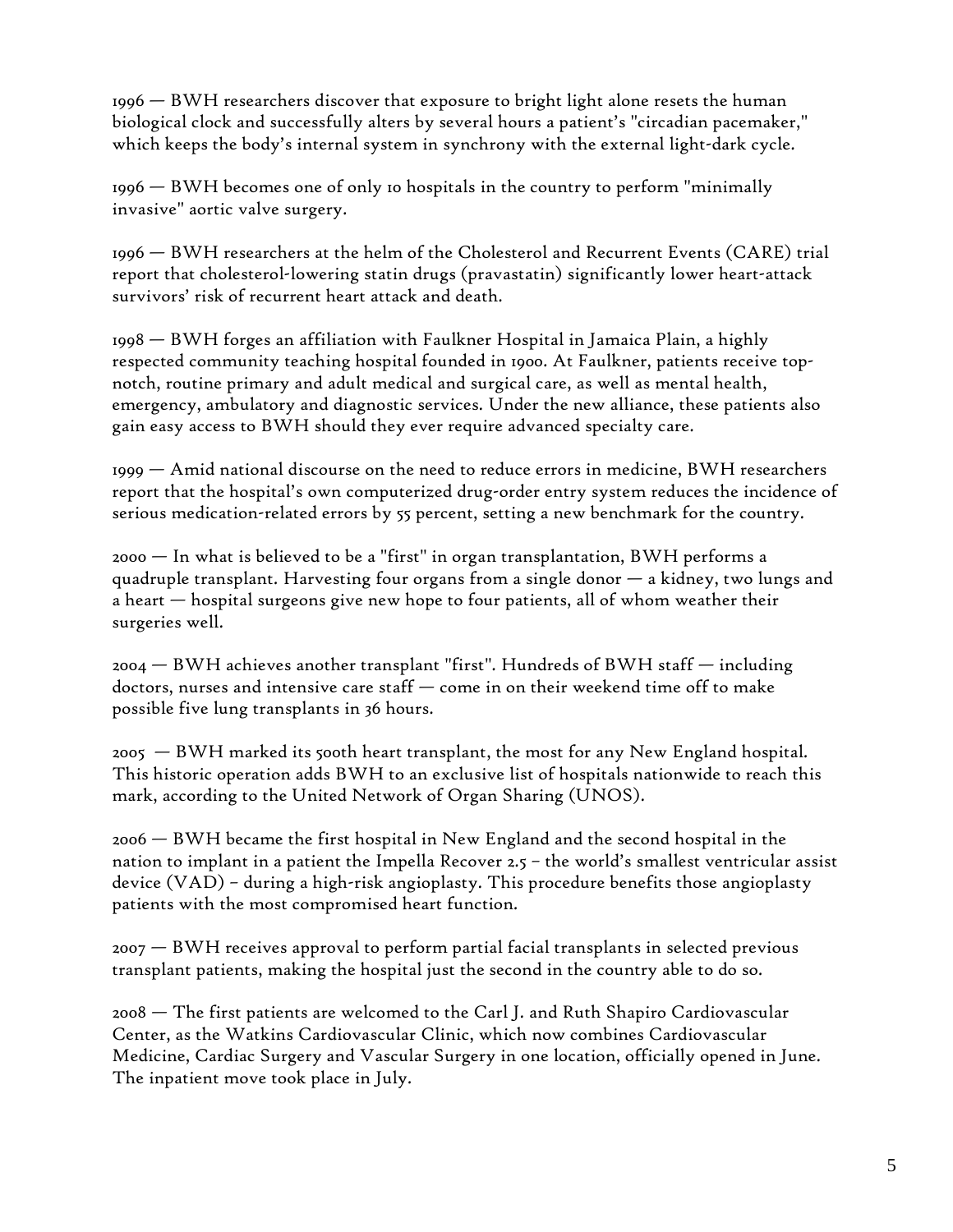2009 — BWH and Mass General open the Brigham and Women's/Mass General Health Care Center at Patriot Place. The state-of-the-art facility offers convenient primary care and other medical and surgical specialty care to BWH and MGH patients in that area of the state.

2010 — BWH launches OurGenes, OurHealth, OurCommunity, the largest genetic and environmental research project in New England.

2011 — For the fifth consecutive year, BWH is the recipient of a Medal of Honor for Organ Donation, an honor bestowed by the U.S. Department of Health and Human Services. In 2010, BWH had 16 organ donors, matching the record number set in 2009. There were 45 organs recovered and transplanted, as well as 36 tissue donors that benefitted more than 400 patients who received corneal donation, heart valves, skin, bone and tendons.

2012 — In February, a team at Brigham and Women's Hospital implants the first total artificial heart in New England. In this procedure, considered a bridge to transplantation, a device replaces the patient's heart and pumps blood throughout the body until a donor heart becomes available for transplant.

2013 — In November, BWH in conjunction with Harvard Medical School and Harvard School of Public Health hosted the first-ever Global Health Summit highlighting the institutions' collaborations and achievements in the field of global health. The Summit featured three panels of global health experts who discussed their work, experiences and challenges in the field.

## HOSPITAL RESOURCES AND IMPORTANT INFORMATION

## BANKING

Automatic teller machines (ATMs) are located at the back of the Main Lobby at the 75 Francis Street entrance and in the Ambulatory Services Building Lobby at the 45 Francis Street entrance.

## BLOOD DONOR CENTER

Blood donations can only come from human beings. No other source is currently available. Your one unit of blood can help three adult patients or five newborns and one unit of platelets can help one cancer patient with bleeding problems. There will always be a need for blood donors. You can be part of the cure!

*Qualifications*

- Be in good general health
- Weigh at least 110 pounds
- Be 18 years or older
- Yes, you can donate blood if you have sickle cell trait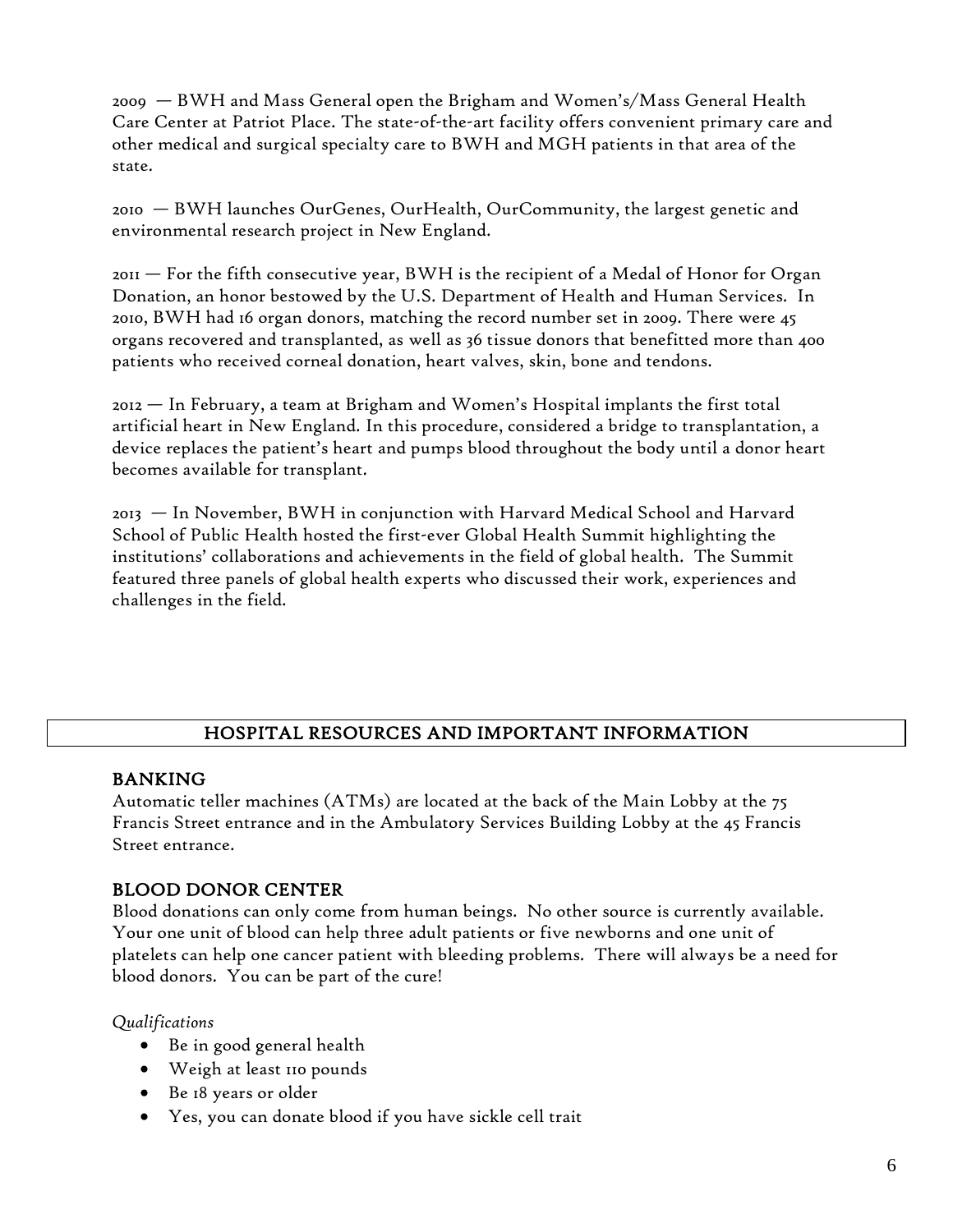#### *Disqualifications*

- Tattoo within 12 months of blood donation
- At risk for HIV/AIDS
- History of hepatitis
- Currently pregnant (or trying)
- History of coronary artery disease
- Insulin-dependent diabetes
- History of most types of cancer

For more information about becoming involved in blood donation, or if interested in scheduling an appointment, please call the Blood Donor Center at 617-632-3206 or email **[blooddonor@partners.org](mailto:blooddonor@partners.org)** to schedule an appointment

# BRETHOLZ CENTER FOR PATIENTS AND FAMILIES

The Bretholz Center is an information source for patients and their families. The center contains books, pamphlets and other information about metropolitan Boston and New England. Information on short-term housing and hotel accommodations is also available. The center houses offices for Family Liaisons, a waiting area for loved ones in surgery, physician/family consultation rooms, a state of the art communications center, the Kessler Library for Health Education and the Patient and Family Relations office. There is also a book lending library for patients.

# CHAPLAINCY SERVICES

Chaplaincy Services seeks to provide spiritual and emotional support to patients, families and hospital staff. Chaplains offer prayer and sharing of scripture when requested or appropriate. Patients and families find in chaplains acceptance, support and affirmation. There are available chaplains of various traditions. Sacraments are available as needed or desired. Ministry is available to persons of all faiths, as well as those with no church or temple affiliation. Any staff person can help you contact a chaplain. The office number is 617-732-7480. The office is open Monday through Friday, 8:30 am – 5:30 pm.

# EMPLOYEE PERKS PROGRAM

The Perks Program consists of a network of vendors in Boston and the surrounding area offering discounts on a wide variety of goods and services. With an ID badge from BWH, MGH or Partners, employees and volunteers may receive discounts on items such as mobile phones and cellular service, wholesale club memberships, car rentals, hair styling, movie and museum passes as well as discounts from stationary and invitation stores, moving companies and day spas. The discounts also include theater shows, Fleet Center performances, reduced rates on tickets to several amusement parks – and much more.

# FOOD SERVICES

## Cafeteria

The cafeteria is operated by the BWH Department of Food Services. It is on  $2<sup>nd</sup>$  floor of the Tower Building, at the end of the Pike.

## Hours seven days a week: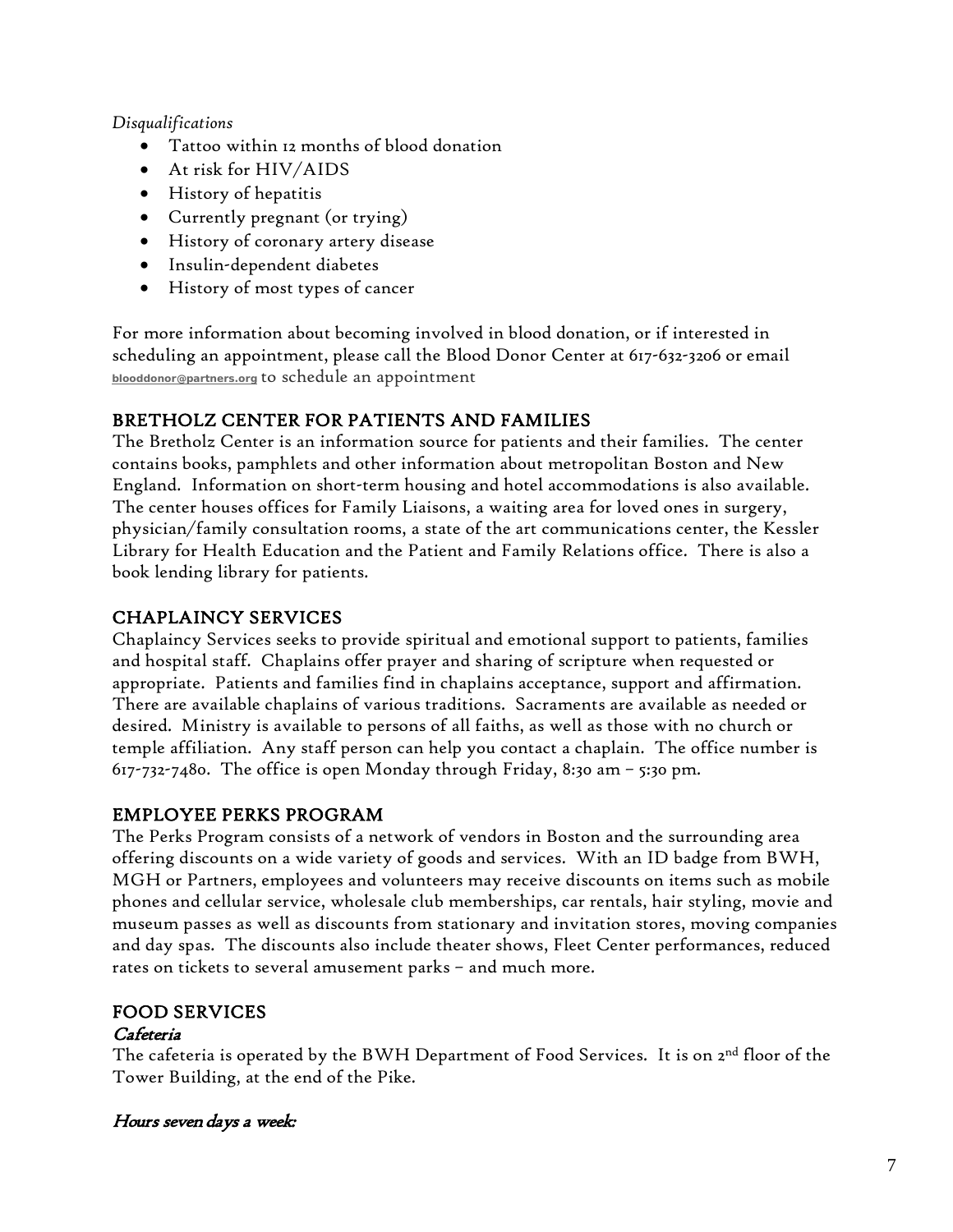| Breakfast:  | $6:15$ am to $10:30$ am                                          |
|-------------|------------------------------------------------------------------|
| Lunch:      | II:15 am to 2:30 pm, weekends and holidays until 2:00 pm         |
| Snack:      | 3:00 pm to 4:30 pm                                               |
| Dinner:     | 4:30 pm to 8:00 pm                                               |
| Late Night: | 9:00 pm to 11:30 pm                                              |
|             | The cafeteria's vending machines are available around-the-clock. |

The Café Express Station, serving snacks and drinks, is open 6:00 am to 7:30 pm. Pizza and grinders are served 11:00 am to 7:30 pm.

## Au Bon Pain

Privately operated, Au Bon Pain serves soup, sandwiches, salads, baked goods, frozen yogurt, coffee and soft drinks. It is located on the ground floor of the Tower Building off the Main lobby at 75 Francis Street and is open around the clock from Sunday 6:00 am through Saturday 8:00 pm.

## Pat's Place

Privately owned, Pat's Place is a coffee and sandwich shop located in the Peter Bent Brigham Building. Open Monday thru Friday 6:00 am to 5:00 pm, *closed week-ends and holidays*.

## GIFT SHOP

Our gift shop provides cards, gifts and flower arrangements. The shop is supported by *The Friends of Brigham and Women's Hospital*, a non-profit organization dedicated to supporting the hospital's patients, their visitors, employees and faculty. Profits are returned to the hospital for the purchase of medical equipment and patient services. For more information, call The Gift and Flower Shop at 617-732-7445 or visit the shop, which is off the Main Lobby at the 75 Francis Street Entrance.

The Gift and Flower Shop is open: Monday thru Thursday 9:30 am – 7:00 pm Friday 9:30 am – 5:30 pm Saturday and Sunday 12:00 noon – 6:00 pm Closed holidays

## INTERPRETER SERVICES

Brigham and Women's Hospital offers interpreter services for non-English-speaking and perceptually disabled patients and their families. Spanish interpreters are on staff and available 24 hours a day. Interpreters for other languages are available as needed. If a patient needs the assistance of an interpreter, please inform the nurse or doctor or call 617-732-6639 or page beeper #11900.

In addition to interpreters trained in sign and oral communication, the hospital lends portable amplification devices (TDDs or TTYs) to deaf patients during their hospital stay. The hospital's TDD/TTY number for emergencies and adult medical care referrals and advice is 617-732-6659.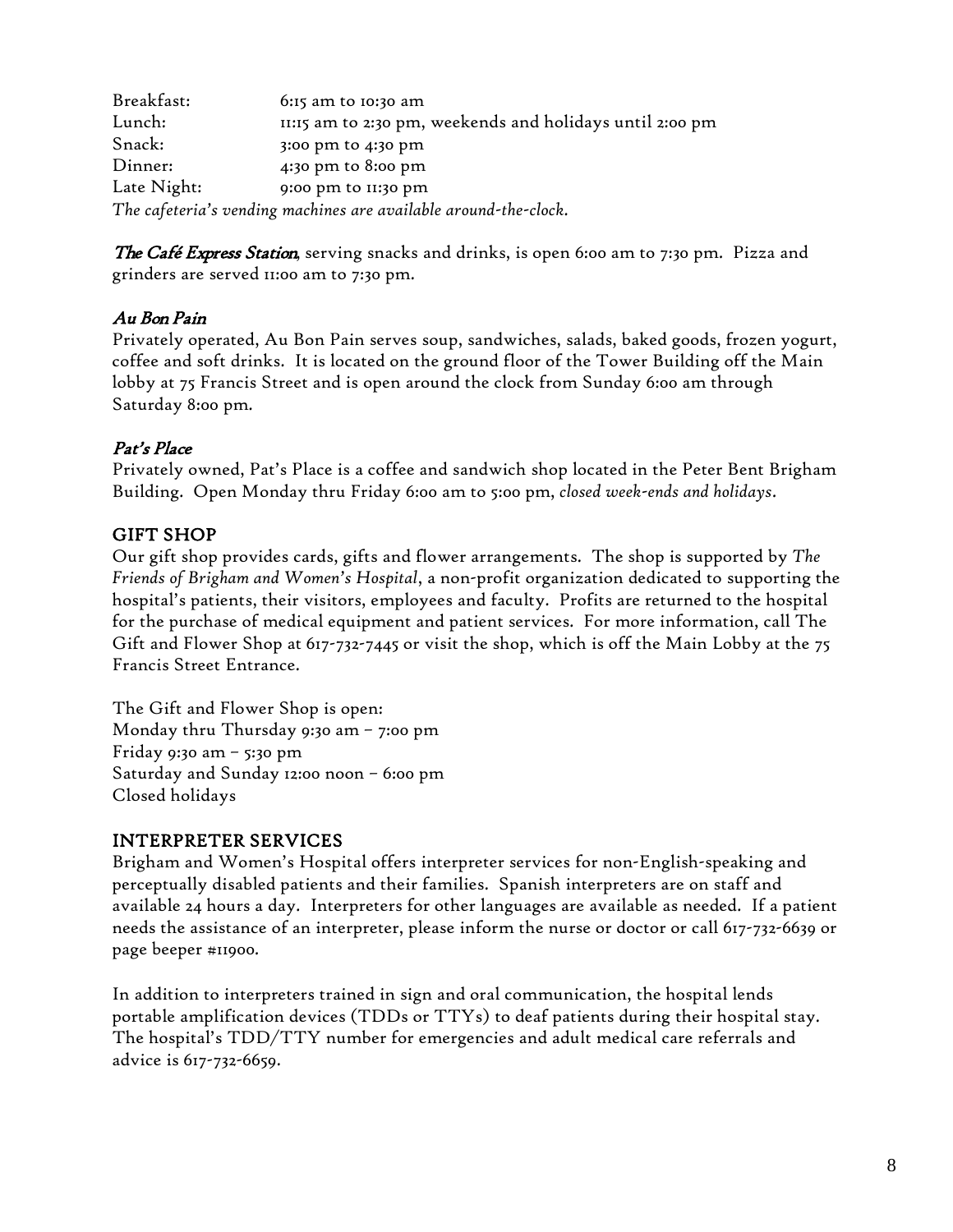## MBTA PASSES

BWH offers employees and volunteers a 50% discount on MBTA monthly passes. Volunteers and Sponsored Staff should inquire process for ordering passes in the Office for Sponsored Staff and Volunteer Services. *Offer valid for active Volunteers/Sponsored Staff only.*

## NEWSPAPERS AND READING MATERIALS

An attendant visits the patient floors periodically to announce the sale of newspapers, including the Boston Herald, Boston Globe, New York Times and USA Today. The lobby at the 75 Francis Street entrance also has newspaper machines. In addition, a volunteer periodically brings reading materials to the unit for interested patients and families. Magazines are sold in the gift shop, also located in the 75 Francis Street lobby.

## PASSAGEWAY

Passageway, the hospital's domestic violence program works to improve the health, wellbeing and safety of those experiencing abuse in an intimate relationship. Free and confidential advocacy services are offered to patients, employees and volunteers. Services are flexible and designed to create safe access for individuals to non-judgmental individual counseling, support groups, safety planning, information about the health effects of domestic violence, medical advocacy, legal and court advocacy, and referrals to community resources. Anyone who has been threatened, controlled, physically hurt or sexually abused by a current or former intimate or dating partner may call us directly at 617-732-8753 or via pager #31808.

## PATIENT/FAMILY RELATIONS

If patients have complaints, concerns or suggestions about their hospital stay, the Patient/Family Relations Department can help. This department also provides general information about hospital policies, procedures and services. The number is 617-732-6636.

## VISITING

In general, visiting times are determined by the patient's condition and treatments. Standard visiting times are 1:00 – 8:00 pm daily. Visitors should check with the nurse caring for their loved one to discuss the visiting process that will be best for the patient. If visiting the hospital after 8:00 pm, our information desk staff will call to the floor to confirm the visit.

## PATIENT'S BILL OF RIGHTS (excerpts)

Every patient shall have the right:

- A. Upon request, to obtain from the hospital the name and specialty, if any, of the physician or other person responsible for his care or the coordination of his care;
- B. To confidentiality of all records and communications to the extent provided by law;
- C. To have all reasonable requests responded to promptly and adequately within the capacity of the hospital;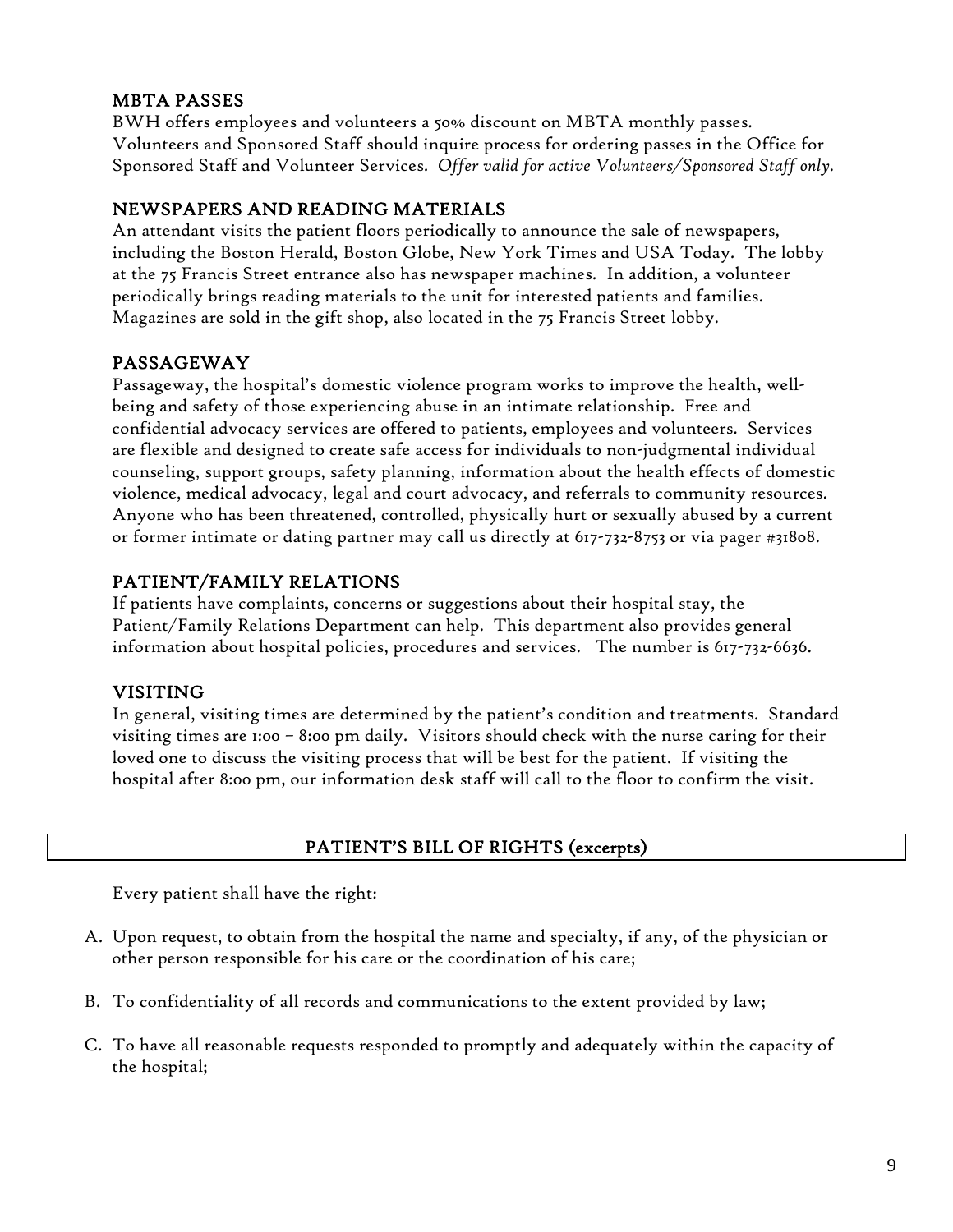- D. Upon request, to obtain an explanation as to the relationship, if any, of the hospital to any other health care facility or educational institution in so far as said relationship relates to his care or treatment;
- E. To obtain from a person designated by the hospital a copy of any rules or regulations of the hospital, which apply to his conduct as a patient;
- F. Upon request, to inspect his medical records and to receive a copy there of, and the fee for said copy shall be determined by the rate of copying expenses;
- G. Upon request, to receive from person designated by the hospital any information which the hospital has available relative to financial assistance and free health care;
- H. To refuse to be examined, observed, or treated by students or any other hospital staff without jeopardizing access to psychiatric, psychological, or other medical care attendance;
- I. To refuse to serve as a research subject and to refuse any care or examination when the primary purpose is educational or informational rather than therapeutic;
- J. To privacy during medical treatment or other rendering of care within the capacity of the hospital;
- K. To prompt life–saving treatment in an emergency without discrimination on account of economic status or source of payment and without delaying treatment for purposes of prior discussion of the source of payment unless such delay can be imposed without materials risk to his health and this right shall also extend to those persons not already patients of the hospital;
- L. To informed consent to the extent provided by law; and
- M. Upon request to receive a copy of an itemized bill or other statement of charges submitted to any third party by the hospital for care of the patient and to have a copy of said itemized bill or statement sent to the attending physician of the patient.

*The above material is taken from Massachusetts General Laws, Chapter 111, Section 70E.*

## HEALTH INSURANCE PORTABILITY AND ACCOUNTABILITY ACT

## WHAT EXCATLY IS HIPAA, AND WHAT DO THESE PRIVACY STANDARDS MEAN FOR US HERE AT BWH?

- H Health
- I Insurance
- P Portability and
- A Accountability
- A Act of 1996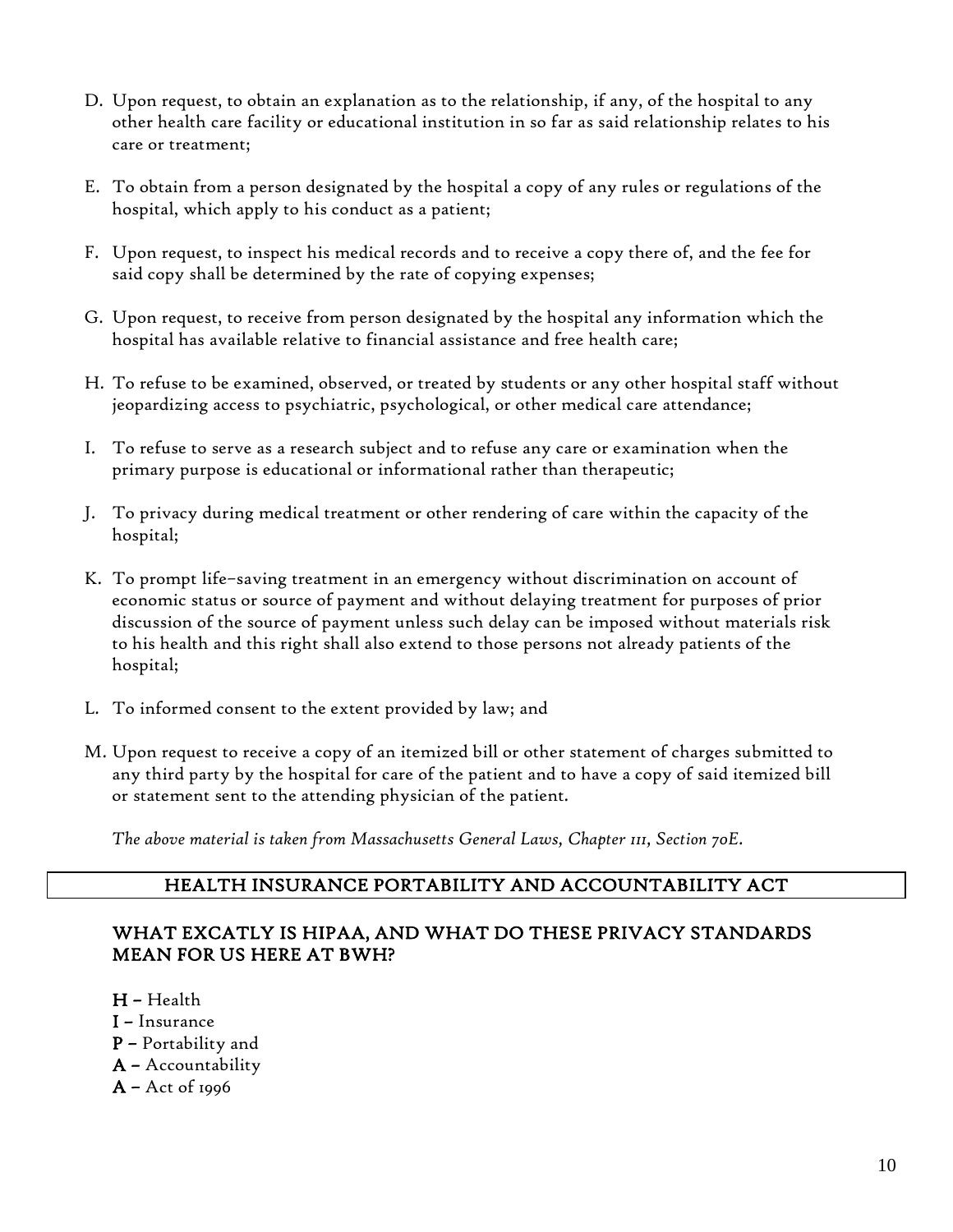Under HIPAA, Brigham and Women's Hospital is required to protect individually identifiable patient information from unauthorized outside access or internal misuse. The primary intent of HIPAA is to provide better access to health information, limit fraud and abuse and reduce administrative cost. Federal Standards under this legislation are designed to:

- Improve the efficiency and effectiveness of the healthcare system by standardizing the interchange of electronic data for specified administrative and financial transactions.
- Protect the security and confidentiality of electronic and other health information

## There are 3 major elements to HIPAA that BWH is in the process of regulating and implementing

- Standardizing Electronic/Billing Codes
- $\blacksquare$  Privacy
- **Security**

# What is "PHI"?

Here at BWH, we are fully committed to providing all patients with the highest quality healthcare, and forming relationships based on trust. That means respecting patients' privacy and confidentiality regarding protected health information, referred to as PHI.

The purpose of the HIPAA Privacy regulations is to prevent inappropriate use and disclosure of patients' PHI by safeguarding the ways in which this information is stored, transmitted and processed.

# CARING FOR PATIENTS WHILE RESPECTING THEIR PRIVACY

When patients are seen here at BWH for inpatient and outpatient services, they will be asked to sign a General Consent Form, which gives us permission to use patients' medical information for:

- **Treatment purposes**
- **Payment for services**
- Conducting normal business operations

Patients will also be given a copy of the BWH Privacy Notice, which describes how their medical information may be used and disclosed. It will also explain how patients can get access to this information. Patients will be asked to acknowledge receipt of the Privacy Notice when the sign the BWH General Consent Form.

# A FEW "EXPECTATIONS" REGARDING PATIENT PRIVACY MANAGEMENT

BWH is dedicated in every way to providing the best possible care to all patients. Policies are enforced to preserve the privacy and confidentiality of patient information to the full extent of the law. Breaches of BWH confidentiality policies and/or Medical Staff bylaws will be subject to disciplinary actions, up to and including loss of privileges and possible termination.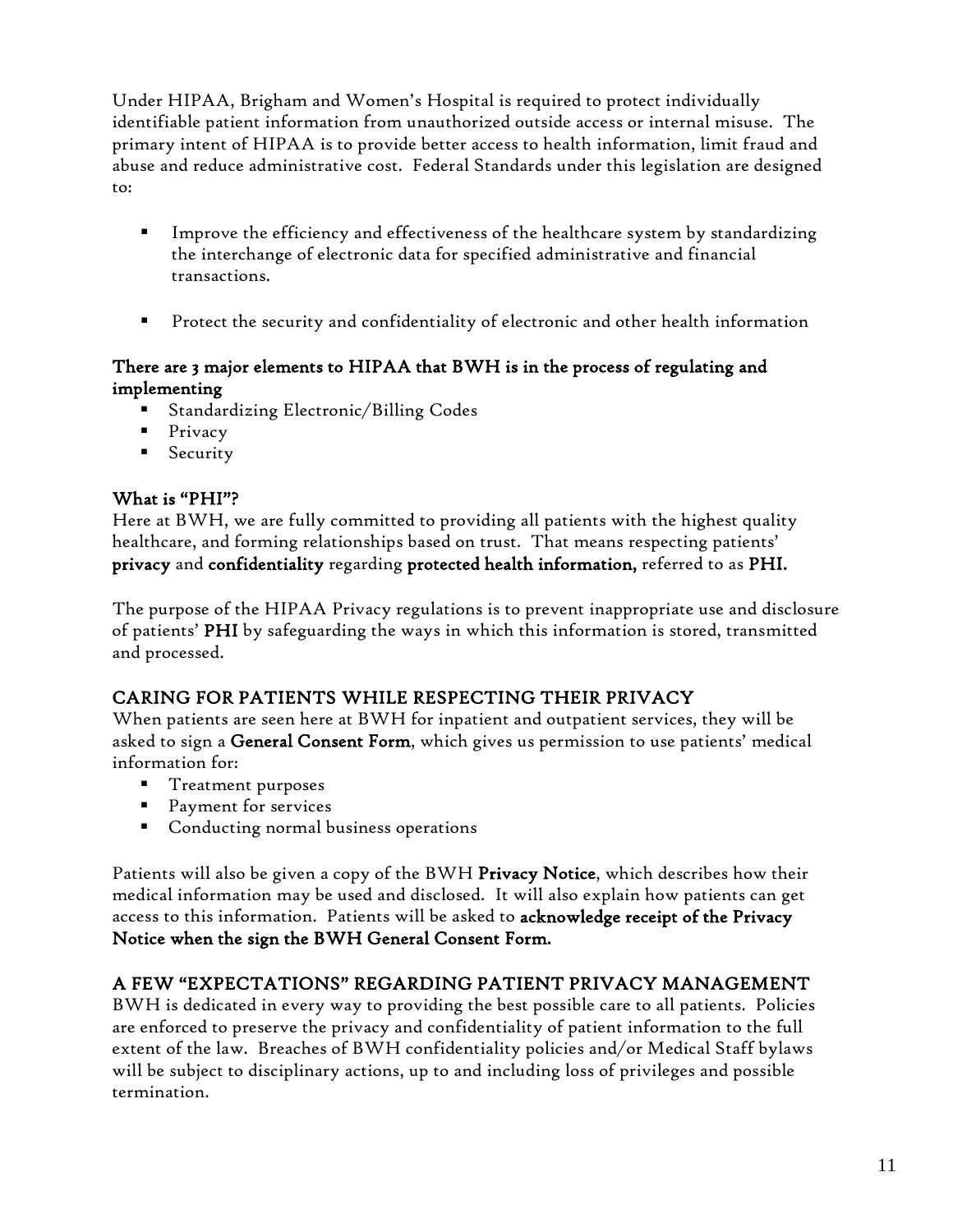Patient information will be maintained and kept in a safe and secure manner. Access to patient medical information will be limited to those specifically authorized. Random keygiving audits are performed as needed.

Access to patient health information by anyone outside BWH and Partners HealthCare is prohibited without the patients authorization, or unless permitted by law.

## REMINDERS

- NEED TO KNOW: Only access information needed to perform your job responsibilities
- NEVER SHARE YOUR PASSWORD/KEY: Protect you computer passwords at all times
- USE THE YELLOW LOCK: When leaving your desk or workstation, even if only for a few minutes, click on the YELLOW LOCK located at the bottom right hand corner of your computer screen to activate the Partners screensaver to hide all information displayed on the screen
- DO NOT DISCUSS PATIENT INFORMATION IN PUBLIC AREAS
- PROTECT PATIENT INFORMATION IN WAYS YOU WOULD WANT YOUR INFORMATION PROTECTED

## HELP PREVENT ACCIDENTS

Most accidents can be prevented… because most hazards can be seen. Keep your eyes open for potential dangers around you. If you see a problem… REPORT IT (call 2-7130) or CORRECT IT!

THE BEST DEFENSE IS PREVENTION. DON'T CONTRIBUTE TO A PROBLEM BY IGNORING IT.

## WATCH FOR:

- Cables and cords in the hallways
- Spills
- Debris
- Sharp or protruding objects
- Anything else your common sense says could cause injury

## IN YOUR OWN WORK AREA, BE CAREFUL WITH:

- Toxic or hazardous substances
- Equipment

## IT IS IMPORTANT TO SAFEGUARD AGAINST FIRE:

- Store flammable substances properly
- Watch out for overloaded circuits
- Be on the lookout for fire hazards

## BACK INJURIES FROM IMPROPER LIFTING ARE THE MOST COMMON ACCIDENTS ON THE JOB. HERE'S HOW TO PROTECT YOURSELF:

- Size up the item you plan to lift
- Keep your feet comfortably spread apart for support
- Bend at the hips and knees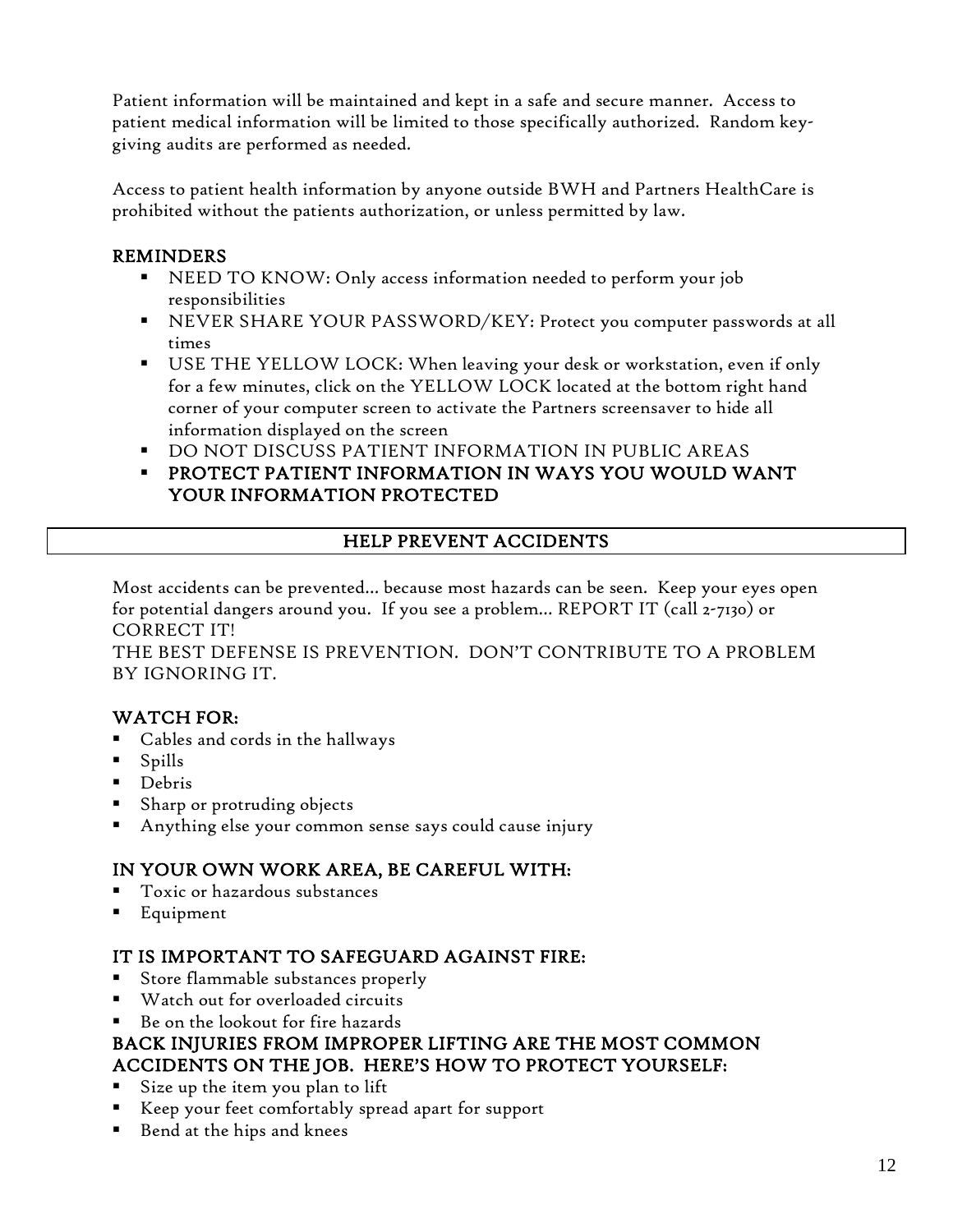- Keep your back straight
- Get a firm grip on the object
- Keep the item close to your body
- Lift straight up using your legs not your back

## IDENTIFICATION BADGE REGULATIONS

- 1. Massachusetts State law and Hospital Policy and the Joint Commission on Accreditation for Healthcare Organizations (JCAHO) require all health care employees/volunteers to wear identification at all times while working.
- 2. ID Badges must be worn visibly, face up and above the waist at all times while on hospital property.
- 3. Wearing your ID Badge is critical for maintaining hospital security during emergency situations, including but not limited to an internal or external disaster. Without your ID badge staff/volunteers will not be allowed to enter and/or move within the hospital during emergency situations.
- 4. ID Badges are considered to be hospital property, and are assigned to individual employees and volunteers for identification and access purposes. They are not transferable to others for any reason.
- 5. ID Badge modifications or alterations are not permitted.
- 6. ID Badges with expiration dates should be renewed prior to the expiration date. Expired badges will be confiscated by Security.
- 7. Lost ID Badges must be reported to Security as soon as possible. A replacement fee will be charged for all lost badges, Lost or unauthorized badges will also be confiscated by Security.
- 8. Found ID Badges will be returned to the ID Office for disposition.
- 9. When off-duty, ID Badges with access to secured or sensitive areas must be appropriately safeguarded.
- 10. Questions regarding ID Badges should be referred to Security Administration at 732-6001.

#### EMERGENCY CODES

#### STAT LINE for All Codes 617-732-6555 OR 2-6555

- Code Red Fire
- Code Grey Security Personnel Needed Urgently
- Code Blue Immediate Medical Assistance Needed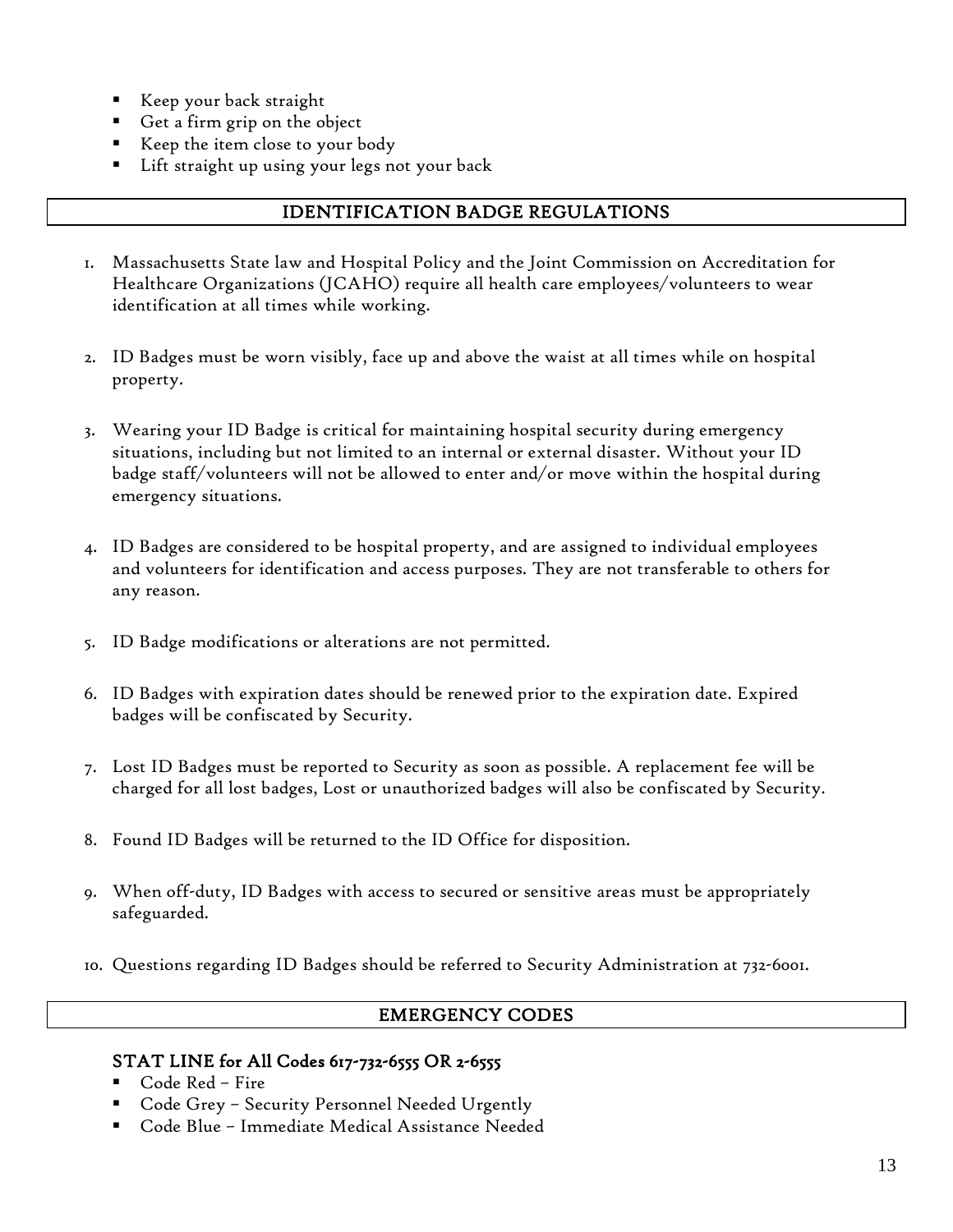- Code Green –M.D. or Specialty Needed Urgently
- Code White Bomb Threat
- Code Pink Infant Abduction
- Code Amber Disaster Plan in Effect External Internal

## FIRE EMERGENCY

## CODE RED IS THE BWH TERM FOR A FIRE EMERGENCY Notification & Response.

A fire emergency means seeing fire or smoke, or smelling something burning.

The following procedures are to be followed during a fire emergency  $(A-R-C-E)$ .

## ALARM

- Pull the fire alarm nearest to the fire.
- Call out "CODE RED" and the room location to alert staff.
- Dial STAT Operator at 732-6555 or x2-6555, say "CODE RED", give the exact fire location, and state your name.

#### RESCUE

- Go to the fire room when alerted.
- Remove the person(s) in immediate danger.
- Close the door(s).

#### CONTAIN

- Close the doors to all rooms in the zone.
- Ensure that the smoke/fire doors are closed.

# EVACUATE

*Patient Care Staff:*

 Move the patients through the fire doors to the safe zone upon the direction of your supervisor or whoever is in charge at that time.

*Non-Patient Care Staff:*

Move to the designated safe zone.

#### All employees are responsible for keeping BWH "Fire-Safe".

**Treat all alarms as a true emergency.** When you hear an alarm, check your own workspace and surroundings for an emergency condition.

Follow your department's "CODE RED" procedure each time the alarm sounds.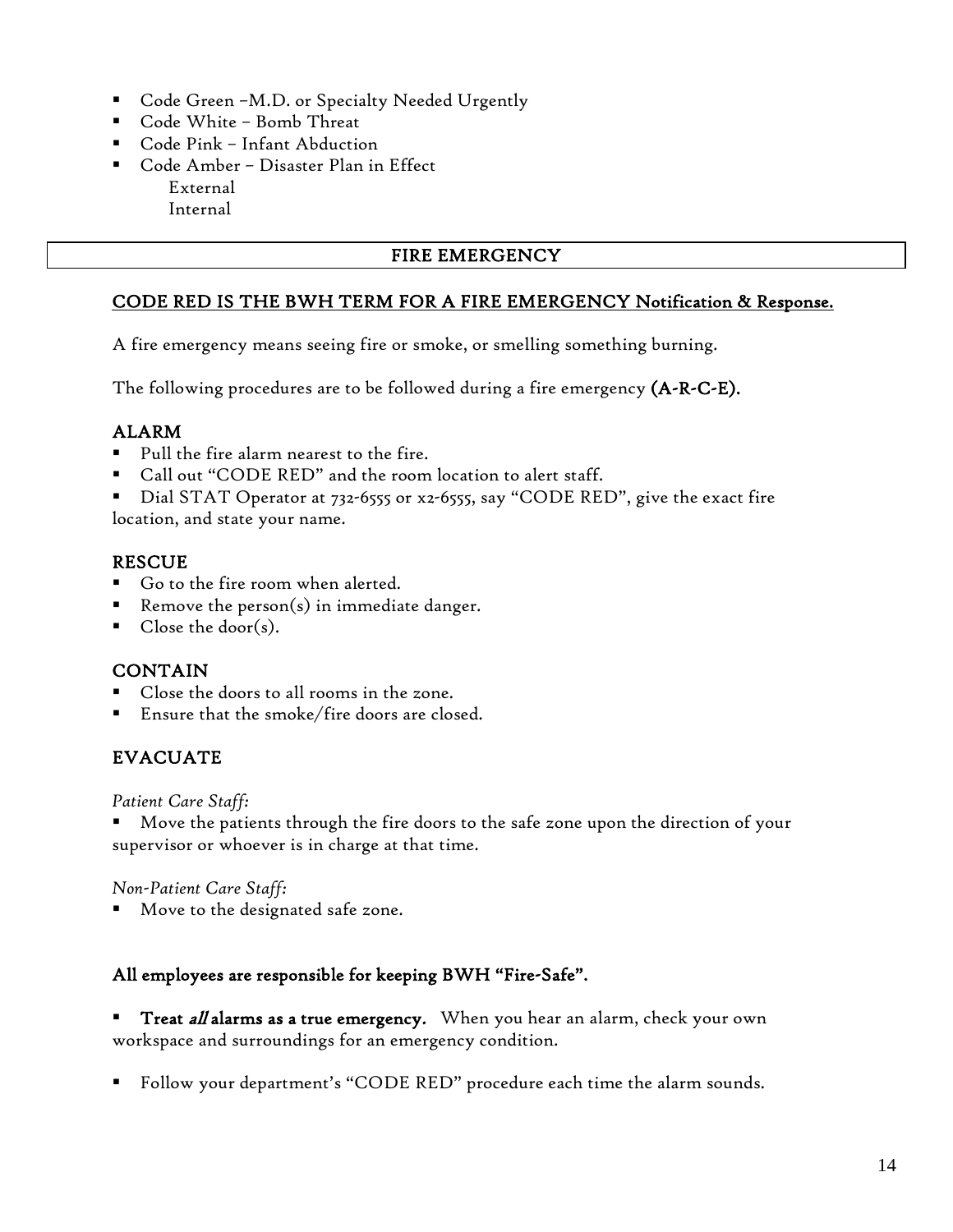#### FIRE SAFETY

NOTHING should be STORED:

- in Hallways
- in Corridors
- in Stairways
- in a way that blocks fire doors, fire extinguishers, or other fire alarm equipment

 Ensure that all staff, patients, and visitors are aware of and adhere to the BWH NO-SMOKING policy.

Know your Department Fire Evacuation Plan

#### FIRE EXTINGUISHER USE

BWH does not require employees to use a fire extinguisher. However, the following guidelines are presented should an employee choose to attempt extinguish the fire.

There are five classifications of fire: Class A: Involves wood, cloth, paper, rubber, and many plastics Class B: Involves flammable liquids, oils, and flammable gases Class C: Involves electrically energized equipment Class D: Involves combustible metals such as sodium and magnesium Class K: Involves combustible leaking oils and greases

Fire extinguishers must match the class of fire being fought. Markings on the extinguisher body indicate the classes of fire the extinguisher is suited for. Using the wrong extinguisher can intensify a fire condition, such as application of water to burning oil, thereby causing the oil to splatter, flash, and spread.

Some common extinguishers are:

Pressurized Water: For Class A fires Carbon Dioxide: For Class B & C fires Dry Chemical: Either for Class B & C fires or for Class A, B, & C fires, depending on the markings. Pressurized Chemical: For Class A and K fires.

Class K fire extinguishers are located in all major cooking areas. These extinguishers are to be used only after the kitchen hood system is discharged for fires under hoods or if the fire is outside of the hood.

In areas where flammable and combustible liquids are stored in quantities beyond an incidental amount, dry chemical extinguishers are installed. These extinguishers can be either Class BC or Class ABC. In this situation, the travel distance to an extinguisher shall not exceed 50 feet.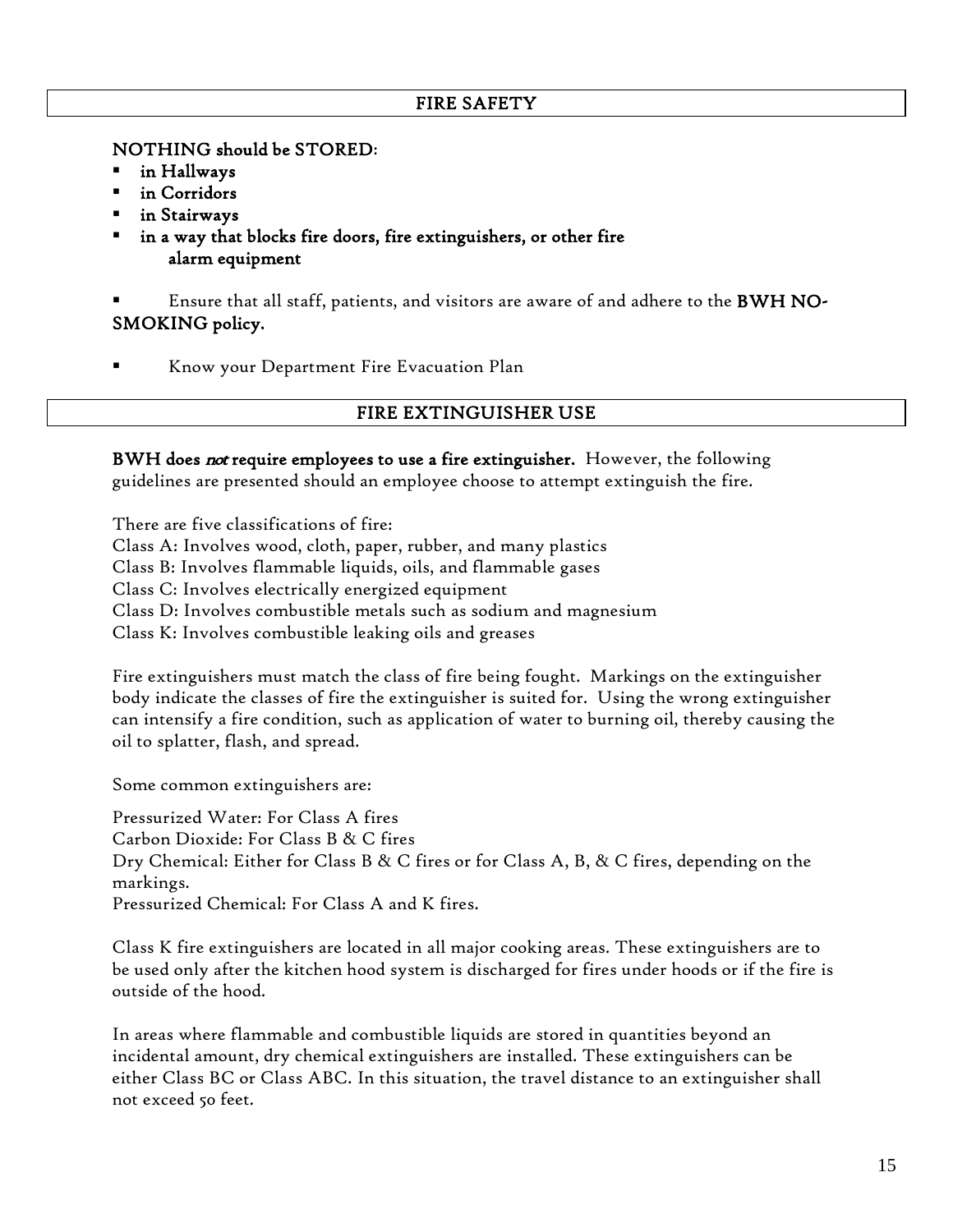There should be a fire extinguisher within 75 feet of any occupied space in the building. Staff should familiarize themselves with the locations and types provided for their work area. If you cannot locate a fire extinguisher contact the Department of Environmental Affairs at 617-525-7350.

### Before attempting to extinguish the fire:

- Make sure that all CODE RED procedures (A-R-C-E) are being implemented.
- Make sure that the fire extinguisher is the proper type for the fire being fought.
- Make sure your back is toward a safe and unobstructed exit where the fire will not spread.

## If ALL these criteria are not met, close the door to the fire area, evacuate and wait for the fire department.

## Operating the Portable Fire Extinguisher

Remember the acronym P-A-S-S.

Pull the pin all the way out of the extinguisher handle.

Aim the hose or nozzle at the near edge of the base of the fire.

Squeeze the handle lever all the way closed to discharge the extinguishing agent.

Sweep from side to side, continuing to aim at the base of the fire.

## IF DISASTER STRIKES

## CODE AMBER IS THE AUDIO PAGE FOR A DISASTER AFFECTING THE HOSPITAL.

#### A Code Amber page includes an announcement of its phase, which describes its seriousness, and whether the disaster is internal or external to the hospital.

#### Code Amber - External

Refers to a natural or man-made event that may cause a large influx of patients to the hospital.

- **Phases are:** 
	- 1 Alert, expected caseload less than 10
	- 2 Expected caseload 10-20
	- 3 Expected caseload more than 20
- See BWH Crisis Resource Manual for departmental responsibilities.
- Know your specific role.
- Report to Department Supervisor for further instructions.
- Stand by for further announcements or instructions.

#### Code Amber - Internal

Refers to an internal event in which patients, staff, and visitors are at risk of injury or to an event that may lead to decrease or discontinuation of services provided by the Hospital.

- Phases are:
	- 1 Minimal disruption
	- 2 Hazardous condition
	- 3 Evacuation plans implemented
- See Crisis Resource Manual for departmental responsibilities.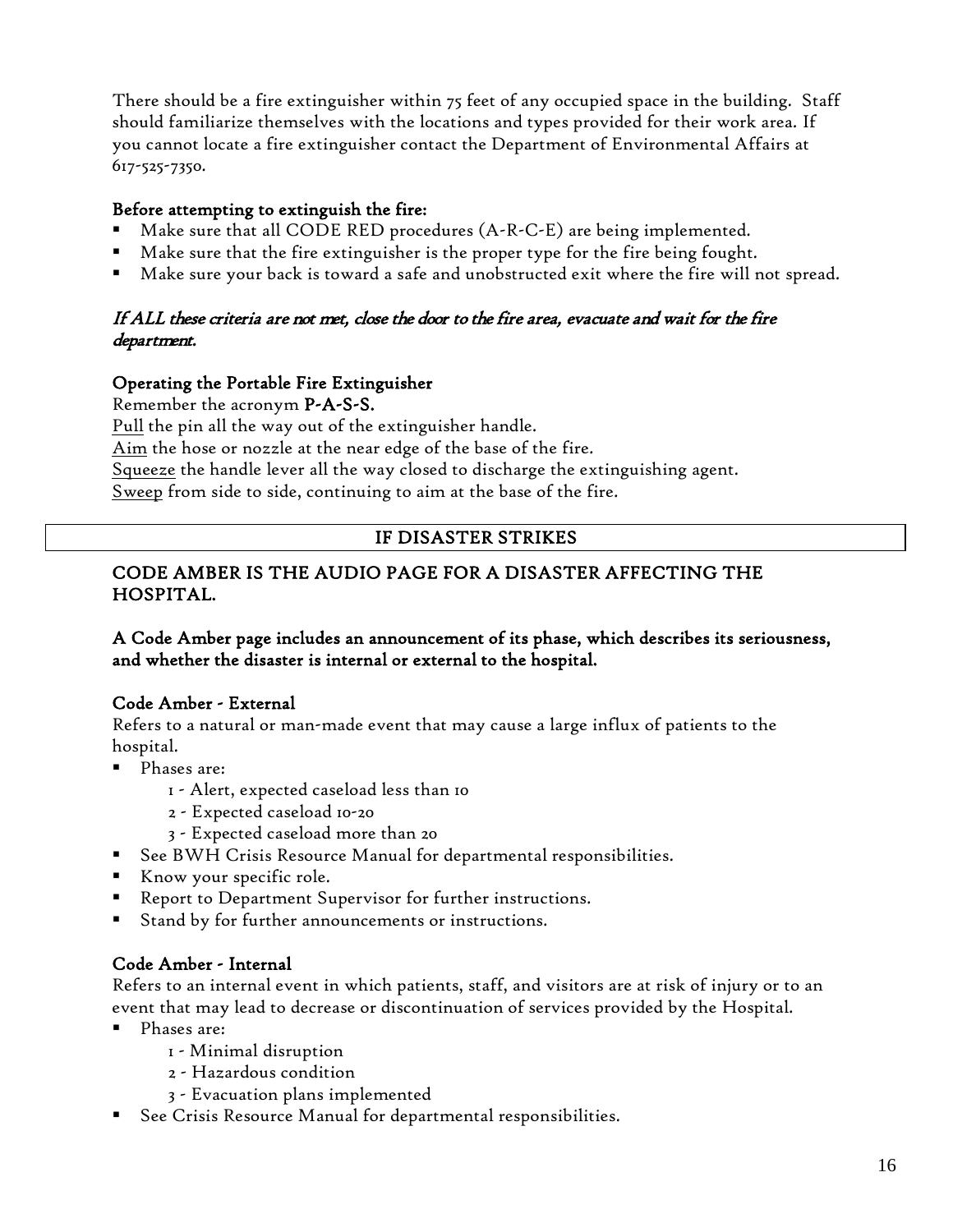- Know your specific role.
- Report to Department Supervisor for further instructions.
- Stand by for further announcements or instructions.

## LABORATORY SAFETY

The Department of Environmental Affairs provides policies, training, and consultation on all aspects of laboratory safety, except radiation safety. Annual environmental health and safety re-training is mandatory for all clinical and research laboratory staff. A shorter version of the training is mandatory for administrative personnel who work in or who may have occasion to enter laboratories.

The Laboratory Safety training includes:

- Storage and use of chemicals
- Chemical spill procedures
- Personal Protective Equipment
- Material Safety Data Sheets (MSDSs)
- Use of fume hoods
- Hazardous waste management
- Fire and life safety
- Biological safety
- BWH Disaster Plan
- Annual Chemical Inventory

Each laboratory staff member must take annual quizzes based on this material. Personnel working in the Clinical Laboratories, in the Department of Pathology, or as phlebotomists must pass additional quizzes on the infection control procedures relevant to their work.

Please note that *ALL* staff, whether employed in laboratories or not, must pass annual quizzes on bloodborne pathogens and tuberculosis. These two quizzes are maintained as part of each employee's departmental personnel record.

Complete descriptions of laboratory and chemical safety procedures can be found in the BWH Environmental Safety and Health Policy Manual and the BWH Chemical Hygiene Plan, both available on the BWH Intranet (Pike Notes) under Hospitalwide Policies and Manuals

Please call the DEA for a schedule of training sessions or with any questions at 617-525-7350.

#### PERSONAL PROTECTIVE EQUIPMENT

The Department of Environmental Affairs provides consultation on personal protective equipment, including respirators, gloves, and other types of protection for laboratory and some clinical procedures. The DEA also provides respirator fit-testing for protection against tuberculosis exposure for nurses, patient care assistants, and other clinical personnel.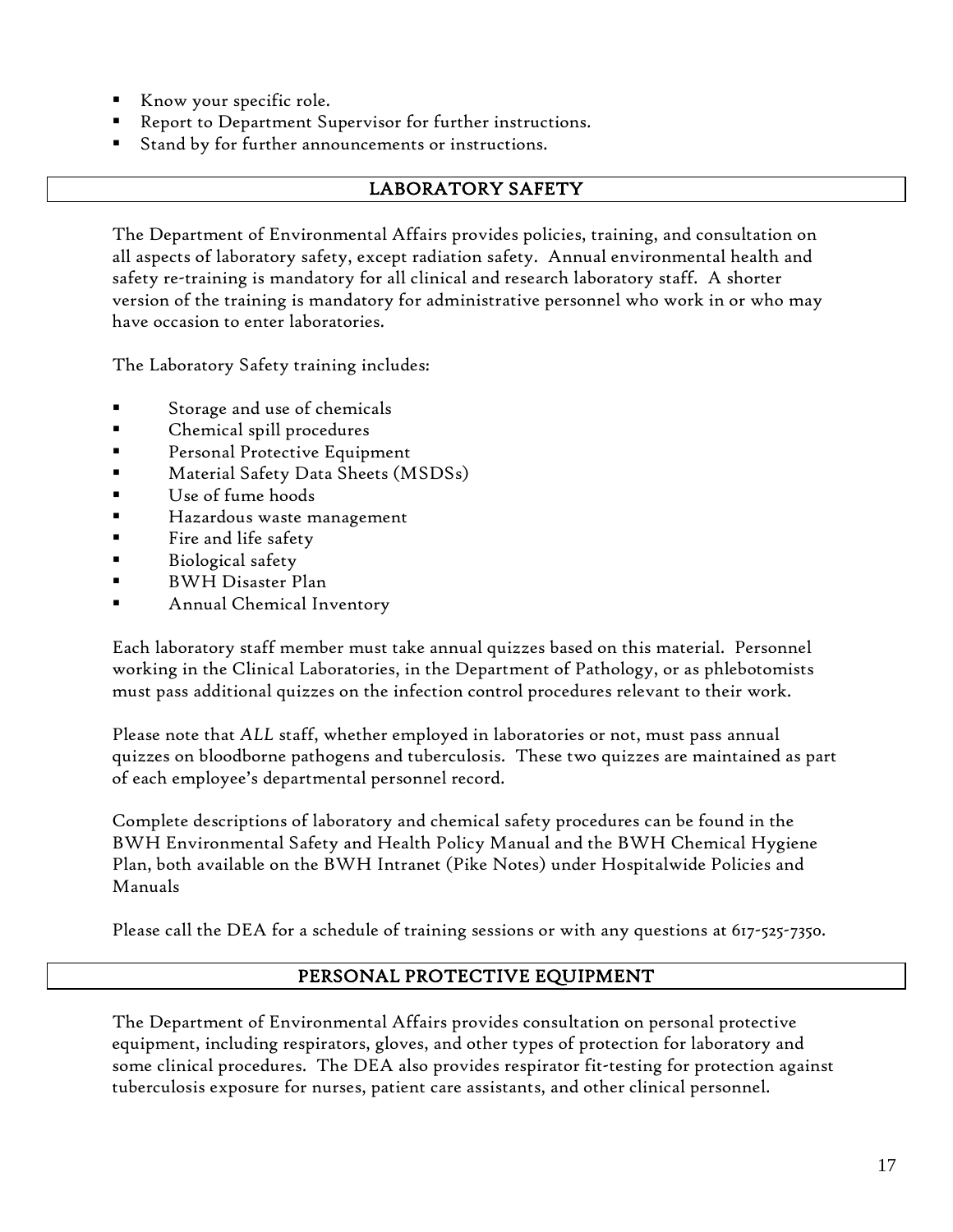Please call the DEA for a schedule of fit-testing sessions and with any questions about personal protective equipment at 617-525-7350.

## RECOMMENDED HAND HYGIENE PROCEDURE

Hand disinfection has been shown to be the single most important measure to prevent the spread of infection. Hands should be washed or disinfected BEFORE and after all patient contacts, contact with contaminated equipment/instruments, before any procedure, prior to putting on gloves and immediately after removing gloves, before leaving a lab, and before eating.

- 1.If hands are visibly soiled with dirt, blood or body fluids, use vigorous scrubbing with soap and water for at least 10 seconds and thorough rinsing with water to remove contaminants.
	- a. Pump or pull paper towel dispenser to have towels readily accessible.
	- b. Turn on faucet.
	- c. Wet hands first.
	- d. Apply hand washing soap (in some areas this may be an antimicrobial soap).
	- e. Work up a lather, using friction over all surfaces, including fingers and wrist area and between fingers.
	- f. Rinse hands well, in a downward position.
	- g. Take the paper towels and pat the hands dry, to avoid unnecessary abrasion of the skin.
	- h. Turn off faucet with another dry paper towel.
	- i. Discard towels in trash receptacle.
- 2. If hands are not visibly soiled with dirt, blood or body fluids, use the one-step an alcohol-based waterless hand gel to disinfect hands.
	- a. Pump a quarter-sized amount of gel into hands.
	- b. Rub your hands together (covering all surfaces) until they are dry.

#### FINGERNAIL POLICY

The wearing of artificial nails or long natural nails by hospital employees has been linked to the development of serious infections and deaths in patients. Therefore, staff with direct patient care, natural nails must be kept to a length of less than ¼ inch beyond the fingertip. Polish, if worn, must be free of chipping. Artificial nails are prohibited. In the OR and Labor & Delivery, there is a more specific policy. The BWH Fingernail policy can be found on the Infection Control website.

## OCCUPATIONAL HEALTH SERVICES

The mission of the Occupational Health Service is to provide and promote health, safety and well being of employees and the work environment. The Occupational Health Service (OHS) provides pre-placement health screening for all new employees, as well as treatment for work-related injuries and illnesses. Care is provided 7:00 a.m. – 4:30 p.m. to employees at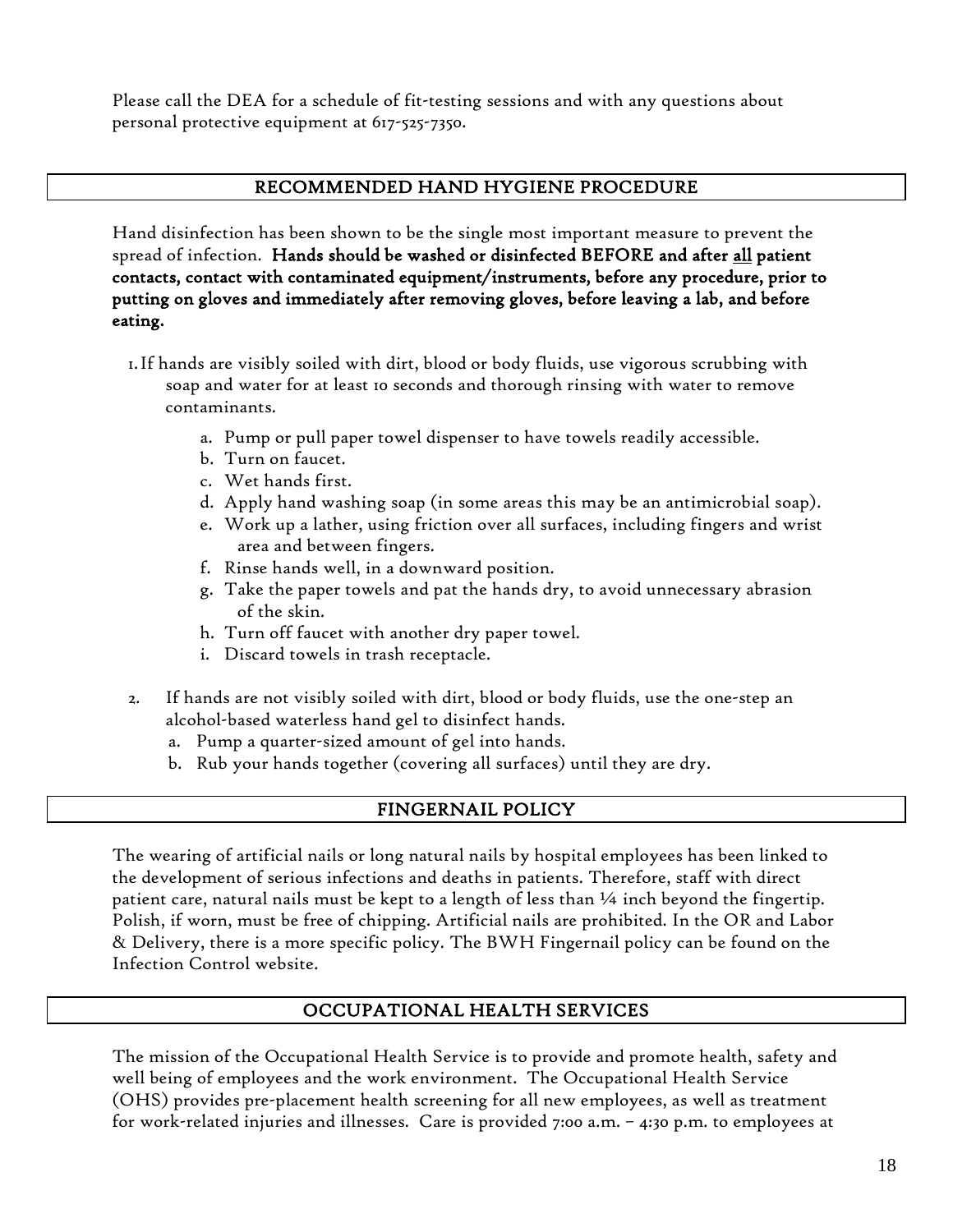two locations: PBB-Midcampus-Ground Floor and Neville House -1st Floor.

*Neville House -1 st Floor*: provides pre-placement health screenings, TB screenings, immunizations, and return-to-work clearances. Human Resources Generalist teams arrange pre-placement screenings. For more information, you can contact this clinic by calling 617- 732-6034 or x2-6034.

*PBB-MidCampus-Ground floor OHS*: provides evaluation and treatment of work-related injuries, fitness for duty testing and blood or body fluid exposures from a needle stick or a splash. Walk-in service is available for evaluation of any work-related injury or illness. OHS also provides ergonomic evaluations of the work environment to ensure a safe work environment. Finally, any employee thinking that he/she may need special accommodations to do their job should schedule an appointment to meet with an OHS clinician. For more information, you can contact this clinic by calling 617-732-8501 or x2-8501.

During the periods the OHS is closed, off hours and weekends, employees requiring immediate attention for work-related injuries or illnesses should report to the Emergency Department.

The OHS does not provide episodic illness care to employees. However, OHS staff may be able to assist employees in selecting a primary care provider as needed. For more information on selecting a primary care provider, you may also call the PCP Hotline at 617- 732-8288.

#### Contact Information:

Department of Occupational Health Service Locations: Neville House- 1st Floor 617-732-6034 or x2-6034 PBB-Midcampus-Ground Floor OHS: 617-732-8501 or x2-8501

Hours (both clinics): Monday – Friday

Reporting a Work Related Injury/Illness: 617-732-8501 or x2-8501 Reporting a Blood/Body Fluid Exposure: Page 3-STIK (3-7845) or

7:00 a. m. – 4:30 p. m.

617-732-5700 bb 3-7845

#### IMMUNIZATION AND SCREENING REQUIREMENTS

The following immunizations/screenings are required of BWH employees for the protection of the employee, co-workers, and patients. All immunizations are reviewed at the preplacement health screening and should be updated annually, if appropriate. Testing and vaccinations can be obtained in the Occupational Health Service, Neville House, 1st Floor. Questions can be directed to the clinic at 617-732-6034 or x2-6034.

Tuberculosis: Employees should have received a PPD skin test within the past three months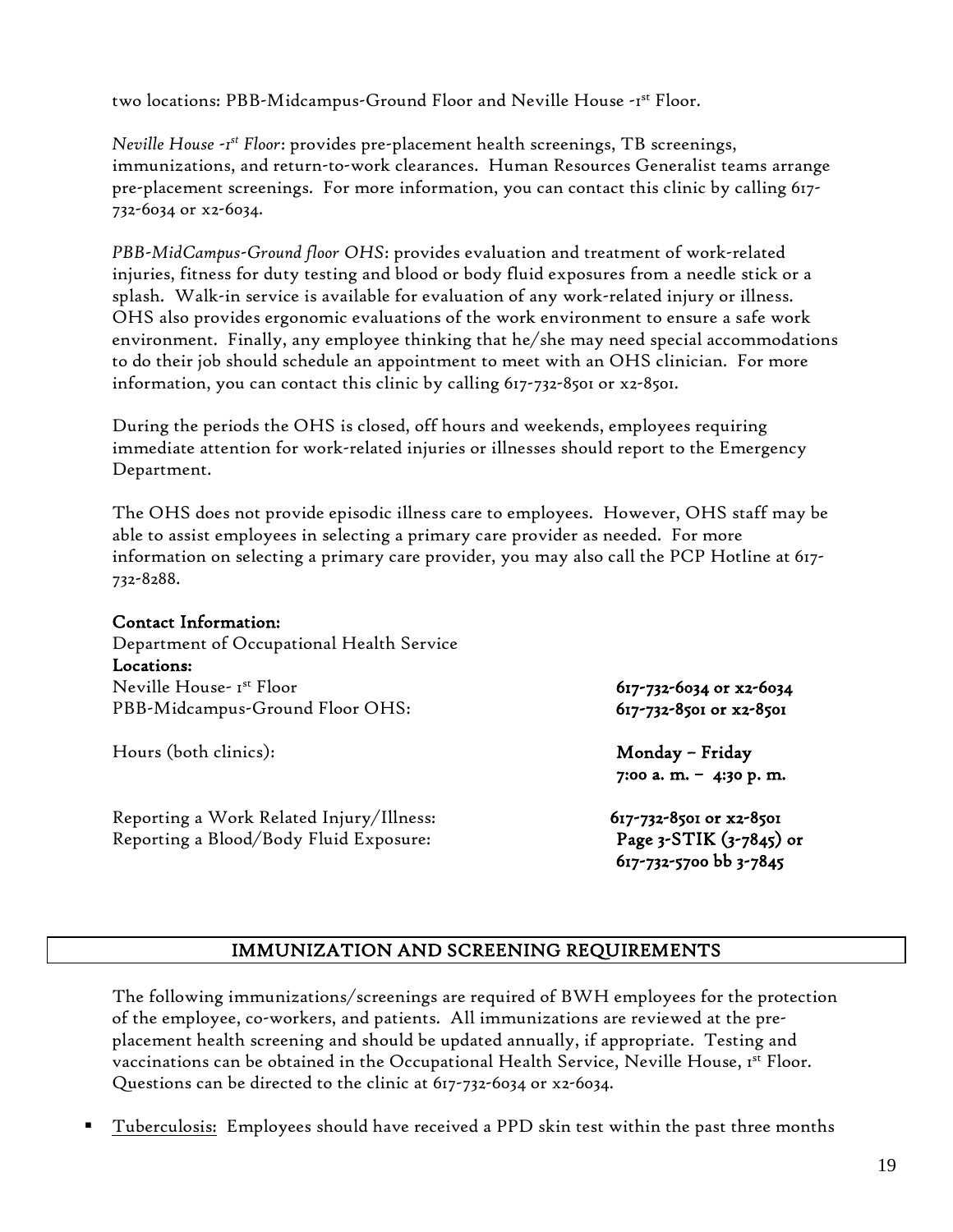or they will require a new PPD skin test at the pre-placement health screening. For employees with a history of positive skin test, written documentation of your chest x-ray evaluation will be needed.

- Employees who are 35 years and older who do not have evidence of a PPD skin test within the past year, are required to complete a two-step test.
- All employees are required to have a TB screen on at least an annual basis. Employees with a history of a past positive PPD skin test are required to have an annual symptom review.
- Rubella (German Measles): All employees should have either a positive antibody test or Rubella or MMR vaccination.
- Rubeola (Measles): All employees should have documentation of:
- Two live measles or MMR (measles, mumps, rubella) vaccinations given at least one month apart if born in 1957 or after, OR, a positive antibody test.
- One live measles or MMR (measles, mumps, rubella) vaccination if born before 1957 or a positive antibody test.
- Varicella (Chickenpox): Employees should have either a reliable history of chickenpox OR a positive antibody test OR documentation of two varicella vaccinations.
- Hepatitis B: Employees who are providing direct patient care, working with live Hepatitis B Virus, or who have potential for blood or body fluid exposure during the course of their work, should have either a full Hepatitis B vaccination series (3 doses of vaccine) OR a positive Hepatitis B antibody titer.
- Influenza (flu): Direct patient caregivers should have an annual influenza immunization unless otherwise contraindicated. All other employees are strongly encouraged to be vaccinated yearly. This service is provided by the Occupational Health Service.

## TUBERCULOSIS SCREENING

Tuberculosis (TB) skin testing is vital to the hospital's infection control efforts and is the best indicator of whether you have been unknowingly exposed to tuberculosis in the health care setting. Periodic testing also allows an opportunity to determine a change in your TB status promptly so you may benefit from preventative medications, as appropriate to your general health. You can have a positive TB skin test and be free of symptoms. The hospital requires a minimum of an annual TB skin testing for all employees.

TB skin testing is provided by the Occupational Health Service (OHS) in a two-part process. First, the TB test is provided or "planted". Second, your arm must be examined by an OHS nurse or a designated TB Resource Nurse, 48 to 72 hours after the test was planted. Failure to be tested at least annually may result in suspension of employment until you are tested.

To make TB testing easy and accessible for employees, the Occupational Health Service provides quarterly TB testing in ASBII-I for one week during each quarter. Walk-in service is also available at the OHS clinic, Neville House- Ist Floor. It is required that employees have a TB test in the quarter in which his or her birthday falls. Letters are sent to the homes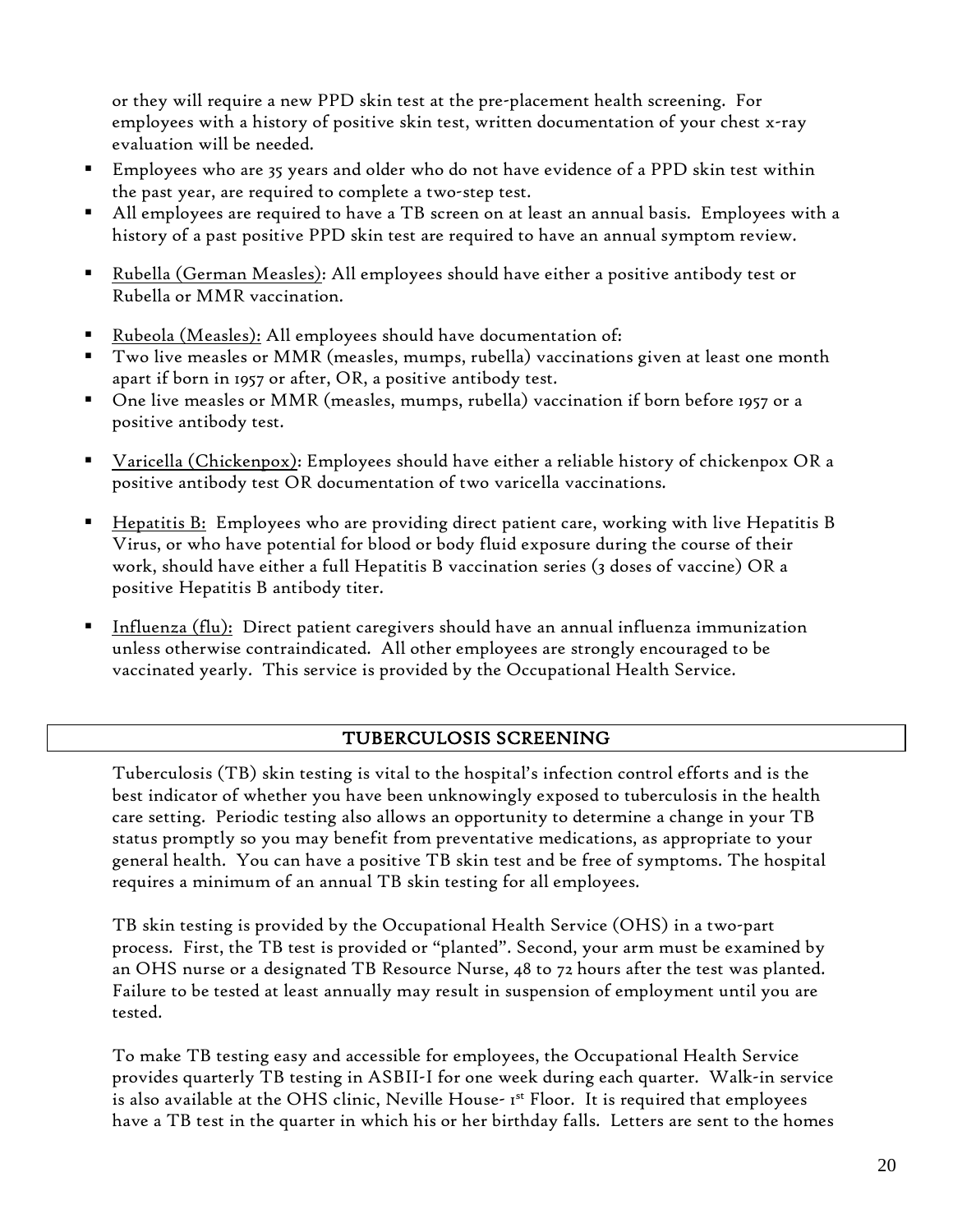of employees in the quarter in which the employee's birthday falls to remind him/her of the need for an annual TB test.

If you have a history of having a positive TB skin test, you are not required to be tested annually, but will need to complete a questionnaire about symptoms related to TB. You will be sent this questionnaire yearly by the OHS.

### FACTS ON TUBERCULOSIS

#### What is tuberculosis?

Tuberculosis (TB) is an infection that is spread from person to person through the air. TB is most infectious when it involves the lungs or larynx of the infected person. The TB bacteria become airborne when a person with pulmonary or laryngeal TB coughs, sneezes, laughs or sings. These bacteria can then be inhaled and infect others. General symptoms of TB infection include feeling weak or sick, loss of appetite, unexplained weight loss, fever, night sweats, chronic cough, and/or coughing up blood.

## As a healthcare worker, am I at higher risk for being infected by TB?

Yes. Several hospital-based outbreaks of TB have occurred in recent years, resulting in infections and some deaths among healthcare workers. You are particularly at risk if you are HIV-infected.

#### What can be done to prevent transmission of TB?

Patients who have or are suspected of having active pulmonary or laryngeal TB must be immediately placed in a negatively pressurized isolation room on airborne precautions. Healthcare workers who enter the patient's room must wear a special TB respirator (3M N95) in the size for which they have been fit tested. If you have not been fit tested, contact the Department of Environmental Affairs to arrange to be fit tested. In the meantime, a Powered Air-Purifying Respirator (PAPR) can be used. If PAPR is not available in your area.

#### What should be done while the patient is on Airborne Precautions for TB?

The patient must remain in a negatively pressurized isolation room and the room pressure conversion switch must be set to negative. All doors to this room must be kept closed as much as possible.

#### Can patients on Airborne Precautions for TB leave their rooms?

Patient travel outside the room should be limited to emergency procedures only. If the patient must leave the room, s/he should wear a surgical mask. If the patient is traveling to another area within the hospital, the appropriate personnel need to be notified so that they may take the necessary precautions.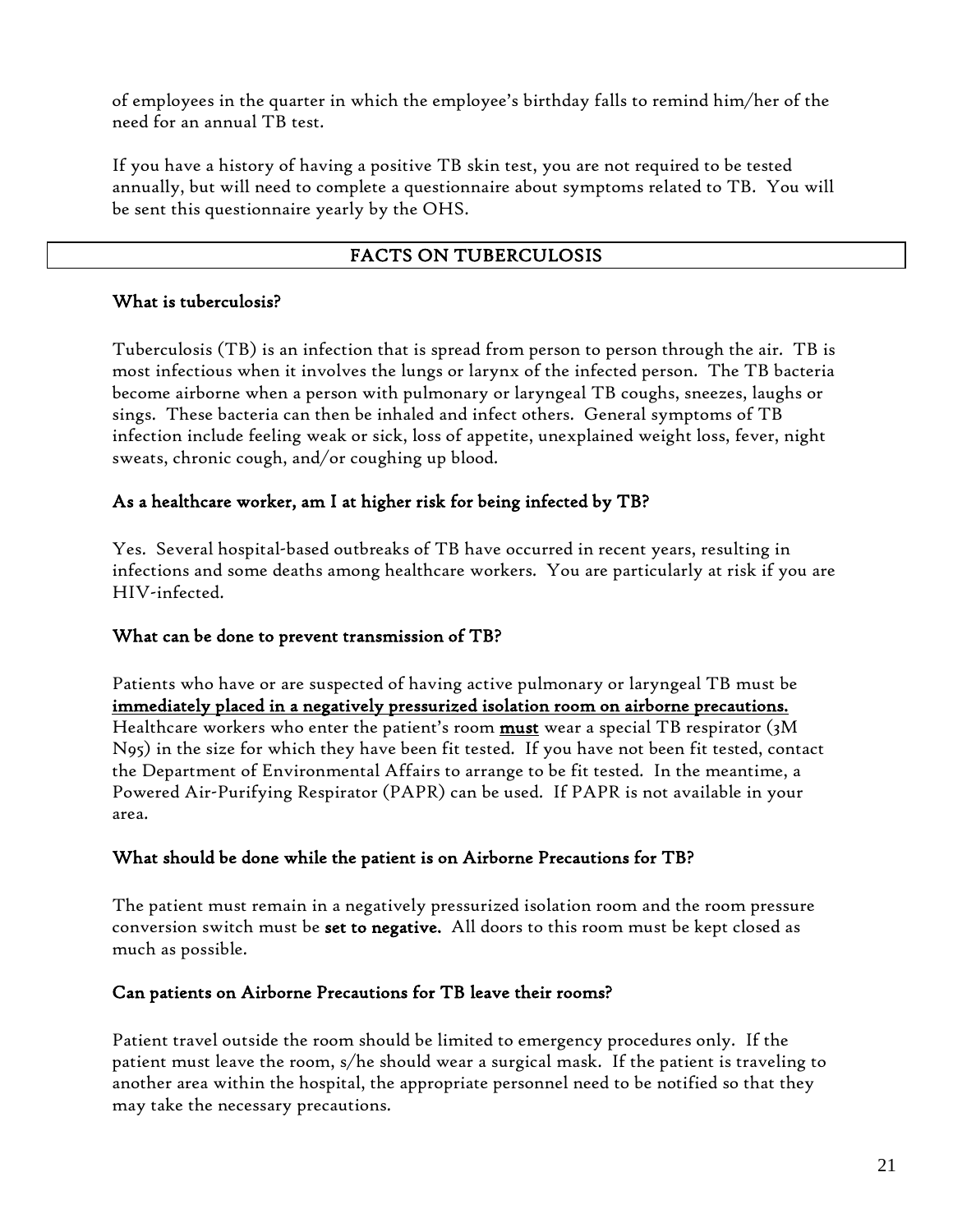## How long should a patient remain on Airborne Precautions for TB?

Patient must remain on Airborne Precautions until:

1. TB has been clinically excluded as a diagnosis and an alternative diagnosis is documented in the patient's record; OR

2. Three consecutive sputum specimens obtained on 3 separate days are acid fast bacilli (AFB) negative and TB has been excluded as a diagnosis; and an alternate diagnosis has been documented in the patient's record.

3. The patient with TB must have received anti-TB medications for 14 days AND have 3 consecutive negative sputum specimens obtained on 3 separate days; AND show clinical and radiographic improvement.

#### REPORTING OF WORK-RELATED INJURIES/ILLNESSES

All injuries, illnesses and exposures related to work should be reported through the BWH incident reporting system. If you need guidance with this system, your supervisor will assist you. You should follow the guidelines below:

1. Inform your supervisor of your reportable event as soon as possible after the incident. You must report the incident within 24 hours of the event.

2. Complete an incident report and report to the Emergency Department and the Office for Sponsored Staff and Volunteer Services within 24 hours of the event either in person or via the telephone. Email is not acceptable. The incident report should contain:

- a. date and time
- b. brief description
- c. any witnesses
- d. who you notified (supervisor)
- e. your name and the date you completed the report

3. If you need medical attention, immediately, report to Emergency Department.

4. If you require further medical attention, work restrictions or time out of work, the OHS will manage your case and assist you in your recovery and return to work.

#### BWH PATIENT SAFETY TEAM

The goal of the Patient Safety Team is to make BWH as safe as possible by reducing preventable medical errors. The team intends to foster a culture that encourages and rewards the open identification, communication and resolution of safety issues. The team intends to provide for organizational learning from adverse events and from evidence-based best practice in efforts to reduce preventable medical errors.

The Patient Safety Team is integrated within the Center for Clinical Excellence, which includes Performance Measurement, Performance Improvement, Quality Management and works collaboratively with Risk Management, Corporate and Regulatory Compliance,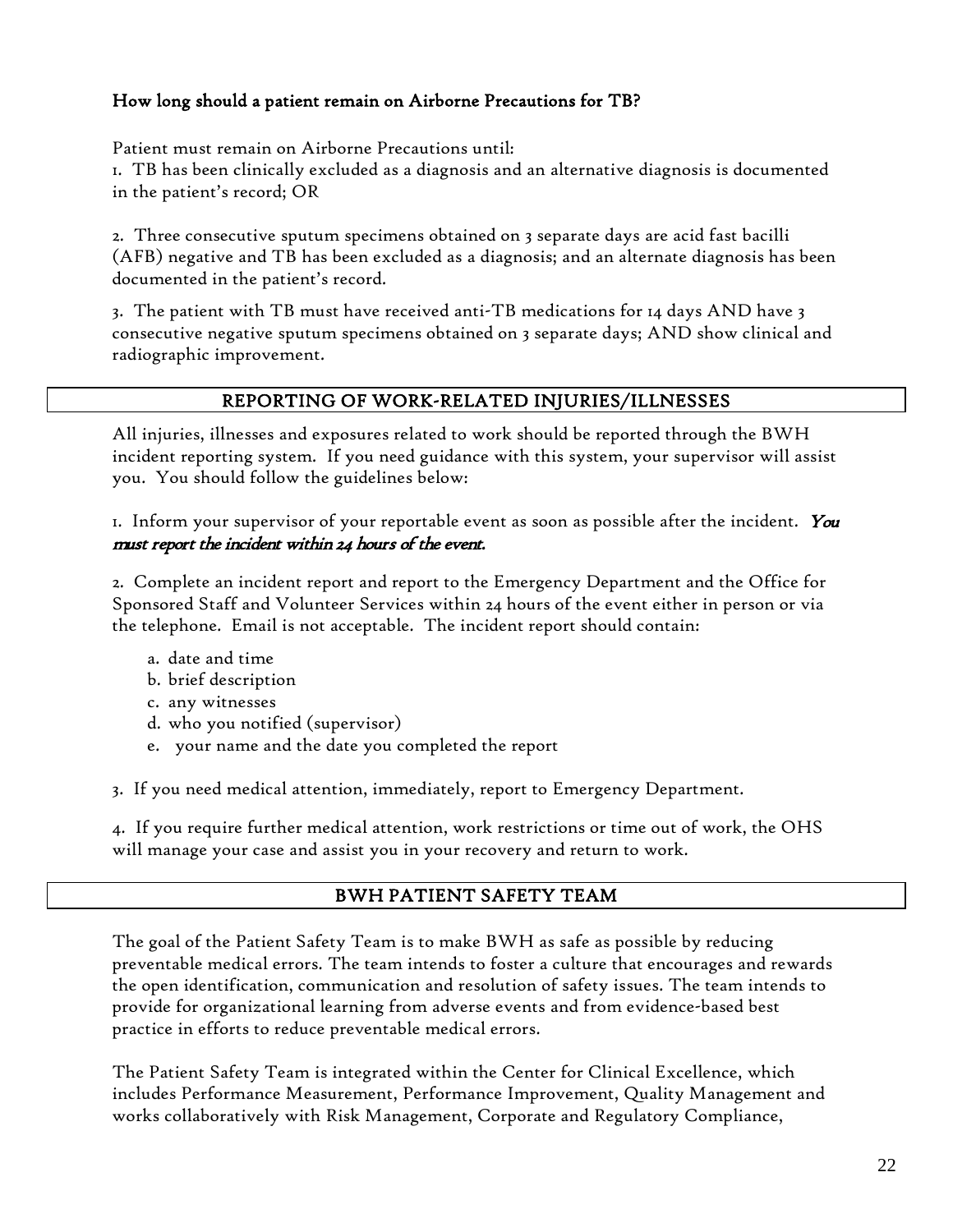Patient and Family Relations, Nursing Management and Pharmacy. Patient Safety reports directly to the Chief Medical Officer and also reports issues through the Care Improvement Council, Hospital Safety and Environment of Care Committee, and the Medical Staff Executive Committee on Quality Assurance and Risk Management.

#### Contact information:

Patient Safety Office: 617-732-7543 or x2-7543 Patient Safety Team: Director: Tejal Gandhi, MD, MPH Patient Safety Manager: Erin Graydon-Baker, MS, RRT Medication Safety Officer: Karen Flumara, Pharm.D Patient Safety Project Analyst: Pilar Conde

Location: 1620 Tremont St. suite 2-16 (One Brigham Circle) Hours: Monday – Friday, 8:00am-4:30pm

Note: If you have an urgent patient safety concern during the hours that the Risk Management or Patient Safety office are closed, telephone the hospital administrator on call for immediate assistance.

#### PATIENT SAFETY TERMINOLOGY

Since the release of the 1999 Institute of Medicine report, there has been a heightened awareness of medical errors and an increase in publications advocating patient safety. To clarify some of the patient safety terminology, we've included a glossary of the most commonly used terms.

| Medical Error  | An unexpected, unintended act that does not achieve it's intended<br>outcome (adverse patient event).                                                                 |  |
|----------------|-----------------------------------------------------------------------------------------------------------------------------------------------------------------------|--|
| Near Miss      | An adverse event that does not result in patient injury, but by it's<br>very nature, identifies systems issues that require a full review and<br>analysis.            |  |
| Sentinel Event | An unexpected occurrence involving death or serious physical or<br>psychological injury.                                                                              |  |
|                | Root Cause Analysis The process of reviewing systems that have contributed to the<br>sentinel event.                                                                  |  |
| Human Factors  | The interrelationships between humans, the tools they use and the<br>environment in which they work.                                                                  |  |
|                | Adverse Drug Event An injury due to a drug (can be preventable or non-preventable).<br>Non-preventable adverse drug events are also called adverse drug<br>reactions. |  |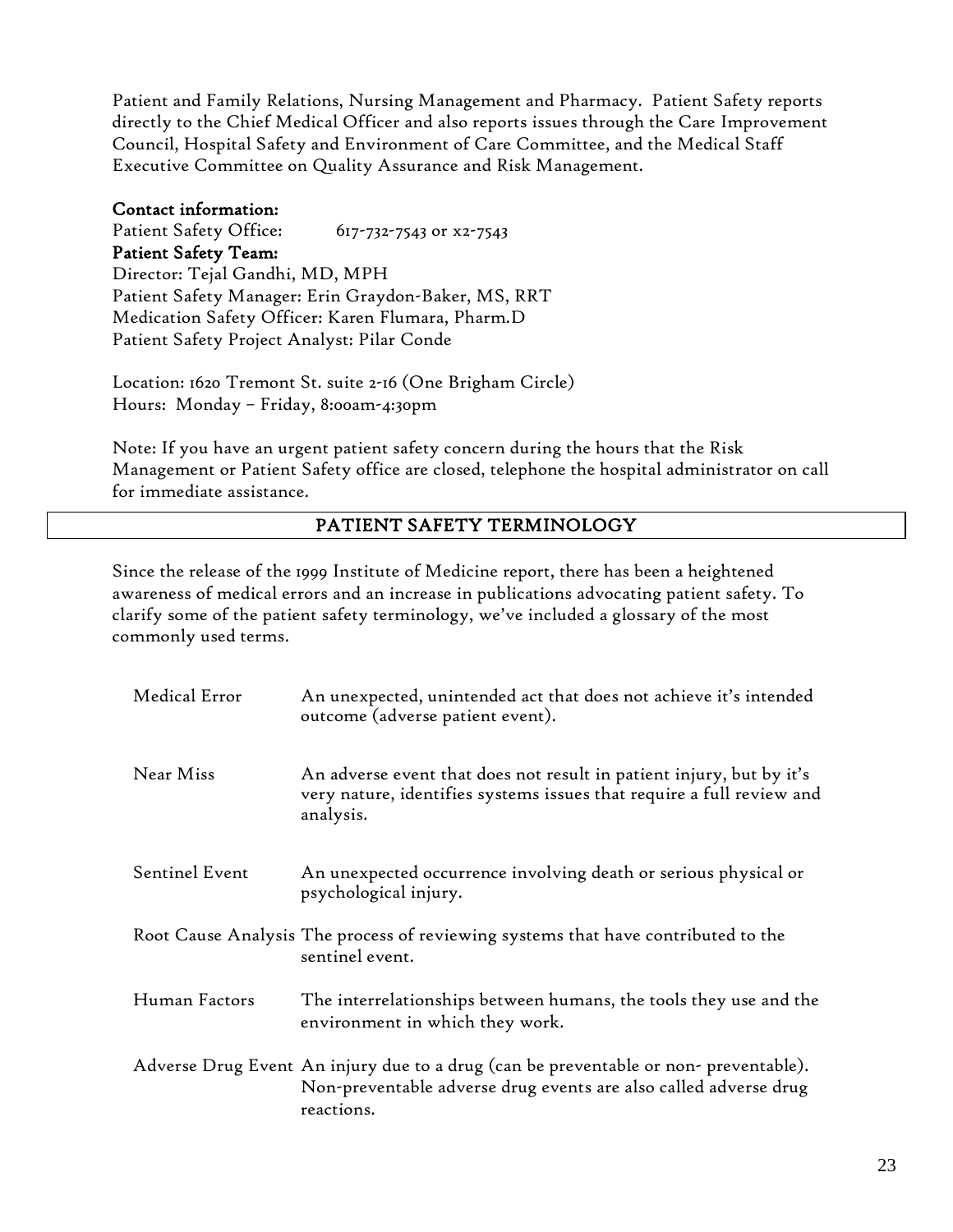#### When do you report an event?

You should report an adverse patient event to your supervisor as soon as you take care of the patients immediate needs or alert someone who can. Even if the patient does not appear hurt, you should still report the event so that the caregivers can watch for signs and symptoms of injury. You should report dangerous conditions that nearly hurt patients as well so that attention can be paid to prevent an actual adverse patient event from happening.

#### What happens to the report once it is filed?

Once the report is filed, an email is automatically generated to the appropriate managers for their attention and follow-up. If needed, the manager will notify the patient's physician. Risk Management and the Patient Safety Team review all events for potential improvements. The nurse managers and physician leaders get quarterly summaries of their reports so that they can see where improvements have made a difference. We strive to promote adverse patient event reporting in a safe and supportive environment. We can't improve our systems without your help in telling us the story.

#### NON-RETALIATION AND WORK PLACE CIVILITY POLICIES

#### Non-Retaliation Policy:

It is the policy of Brigham & Women's Hospital to provide and maintain a culture characterized by integrity, responsible behavior and a commitment to the highest legal and ethical standards. To encourage the development and maintenance of this culture, BWH has established a non-retaliation policy to protect individuals who in good faith report known or suspected inappropriate conduct or non-compliant activities.

To view the Non-Retaliation Policy (Policy #HR-103) in its entirety, please view: http://www.brighamandwomens.org/about\_bwh/humanresources/Documents/Policies/HR -103\_Non-Retaliation\_123109.pdf

#### Work Place Civility Policy:

The purpose of this policy is to set forth Brigham & Women's Hospital's (BWH) desire to create and maintain an environment free from disruptive, threatening, bullying, and violent behavior. BWH will not tolerate inappropriate or intimidating behavior within the workplace.

To view the Work Place Civility policy (Policy #HR-301) in its entirety, please view:

http://www.brighamandwomens.org/about\_bwh/humanresources/Documents/Policies/HR -301\_Workplace\_Civility2210.pdf